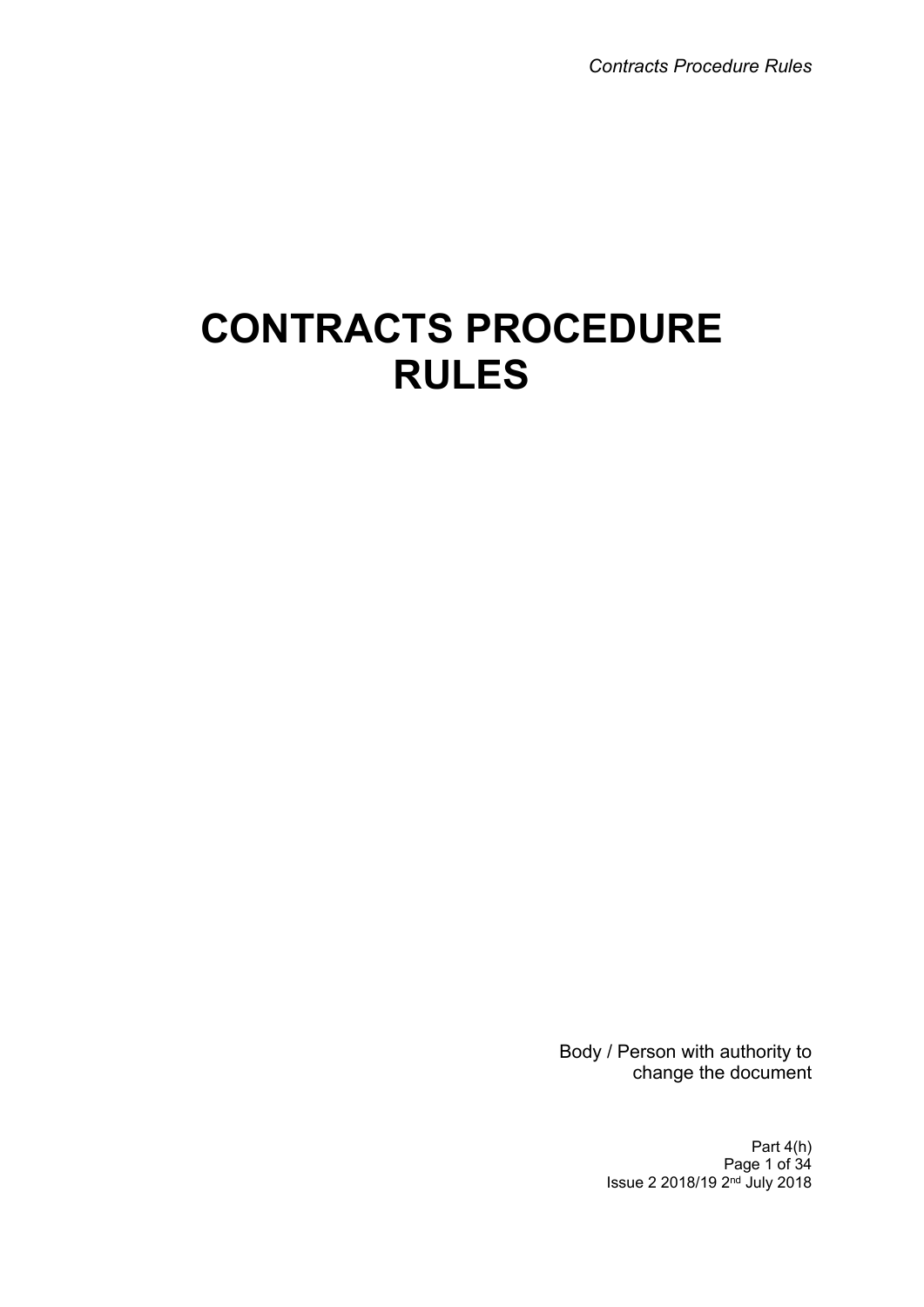Chief Officer - Financial Services

# **Contents**

| 1.  |                                                                  |                                           |
|-----|------------------------------------------------------------------|-------------------------------------------|
| 2.  |                                                                  |                                           |
| 3.  |                                                                  |                                           |
| 4.  |                                                                  |                                           |
| 5.  |                                                                  |                                           |
| 6.  |                                                                  |                                           |
| 7.  |                                                                  |                                           |
| 8.  | Between £10k and £100k - Intermediate Value Procurement 13       |                                           |
| 9.  |                                                                  |                                           |
| 10. | Contracts that are subject to the Public Contracts Regulations15 |                                           |
| 11. |                                                                  |                                           |
| 12. |                                                                  |                                           |
| 13. |                                                                  |                                           |
| 14. | Submission, Receipt, Opening and Registration of Tenders18       |                                           |
| 15. |                                                                  |                                           |
| 16. |                                                                  |                                           |
| 17. |                                                                  |                                           |
| 18. |                                                                  |                                           |
| 19. |                                                                  |                                           |
| 20. |                                                                  |                                           |
| 21. |                                                                  |                                           |
| 22. |                                                                  |                                           |
| 23. |                                                                  |                                           |
| 24. |                                                                  |                                           |
| 25. |                                                                  |                                           |
| 26. |                                                                  |                                           |
| 27. |                                                                  |                                           |
| 28. |                                                                  |                                           |
| 29. |                                                                  |                                           |
| 30  |                                                                  |                                           |
|     |                                                                  |                                           |
|     |                                                                  | Part $4(h)$<br>Page 2 of 34               |
|     |                                                                  | Issue 2 2018/19 2 <sup>nd</sup> July 2018 |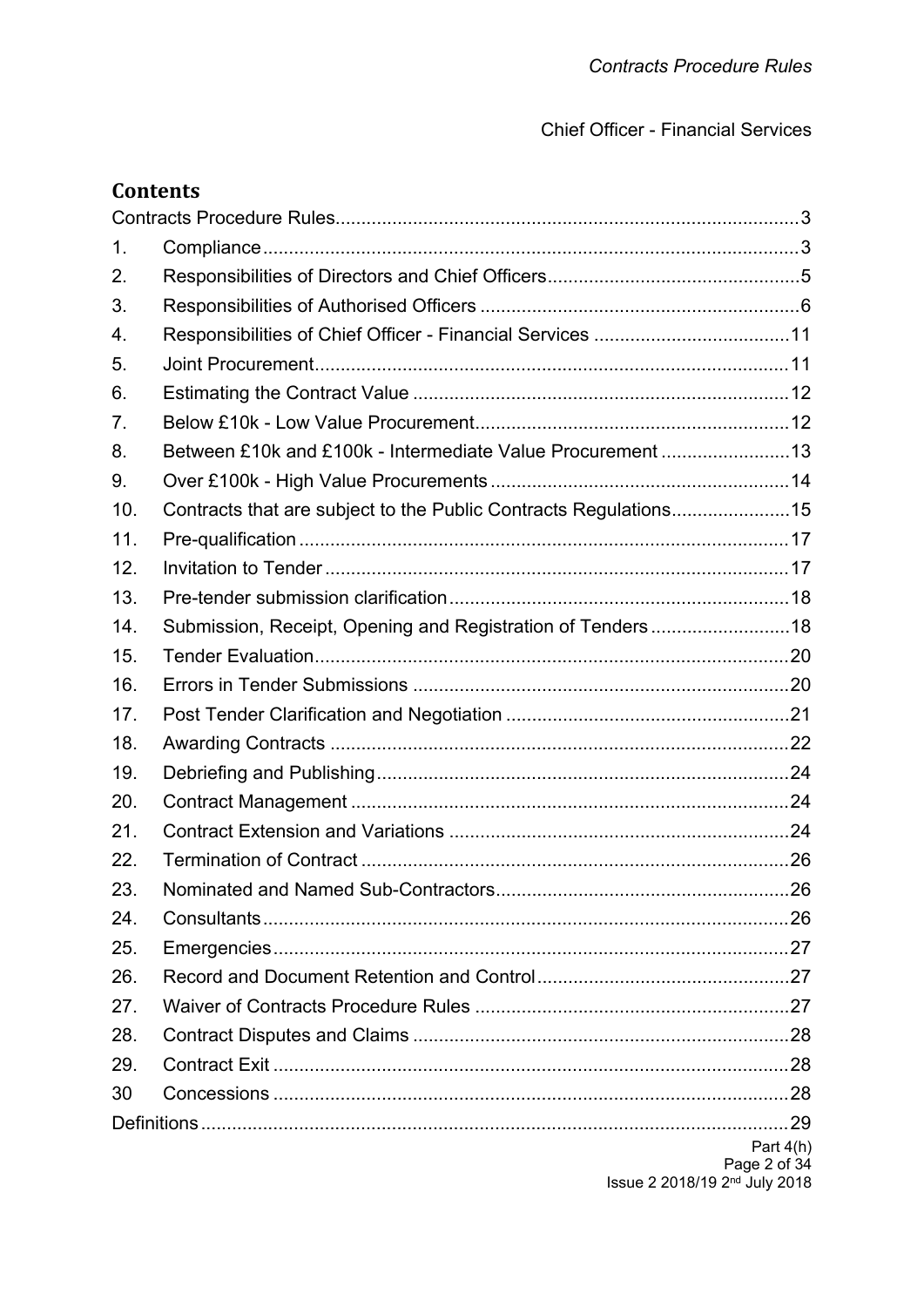# <span id="page-2-0"></span>**Contracts Procedure Rules**

These Contracts Procedure Rules (CPRs) set out the key responsibilities and actions that Council staff must follow when undertaking procurements.

They support staff to meet legislative requirements, and to meet the Council's ambitions for procurement, the Council's procurement policy, and related policies and procedures. They support staff to deliver effective procurement.

A range of [procurement](http://insite.leeds.gov.uk/DoItOnline/Pages/default.aspx?cat=Procuring%20and%20managing%20a%20contract) templates and toolkits is also available. These include the key documents referred to in these CPRs, such as the [Procurement](http://insite.leeds.gov.uk/DoItOnline/Pages/Default.aspx?cat=Procuring%20and%20managing%20a%20contract) Plan. A full list of templates and toolkits is available at appendix 1 of the Council's published [Procurement](http://www.leeds.gov.uk/docs/Procurement%20Strategy%20V1.0%20PUBLISH%2030.09.2013.pdf) Strategy. Council staff can access these documents through the council's intranet (InSite) and through hyperlinks in these CPRs. Residents, businesses and other partners can request copies of the documents through the contact points listed in the Council's published [Procurement](http://www.leeds.gov.uk/docs/Procurement%20Strategy%20V1.0%20PUBLISH%2030.09.2013.pdf) Strategy.

There are separate Contracts Procedure Rules in place to govern procurements that are carried out by maintained schools.

CPRs **are a legal requirement and** constitute standing orders for the purpose of s135 of the Local Government Act 1972.

**Non-compliance with CPRs, Financial Regulations or UK and European Union legal requirements can have serious consequences for the Council. Following CPRs allows the Council to comply with both procurement and data transparency legislation and Officers should be aware that any noncompliance may result in disciplinary action by the Relevant Chief Officer.**

## <span id="page-2-1"></span>**1. Compliance**

- 1.1.Every procurement undertaken by or on behalf of the Council and every contract entered into by the Council will comply with:
	- 1.1.1. The Public Contracts Regulations (see CPR 10) and all relevant guidance and statutory provisions;
	- 1.1.2. These Contracts Procedure Rules, and the [Council's](http://insite.leeds.gov.uk/PoliciesAndProcedures/Documents/Financial%20Regulations.pdf) Financial [Regulations.](http://insite.leeds.gov.uk/PoliciesAndProcedures/Documents/Financial%20Regulations.pdf)
	- 1.1.3. The Council's strategic objectives and policies including the [Procurement](http://www.leeds.gov.uk/docs/Procurement%20Strategy%20V1.0%20PUBLISH%2030.09.2013.pdf) Strategy .The Council's [Employee](http://insite.leeds.gov.uk/PoliciesAndProcedures/Documents/Employee%20code%20of%20conduct.pdf) and [Members](http://insite.leeds.gov.uk/Root%20document%20library/Members%20Code%20of%20Conduct.pdf) Code of [Conduct](http://insite.leeds.gov.uk/Root%20document%20library/Members%20Code%20of%20Conduct.pdf)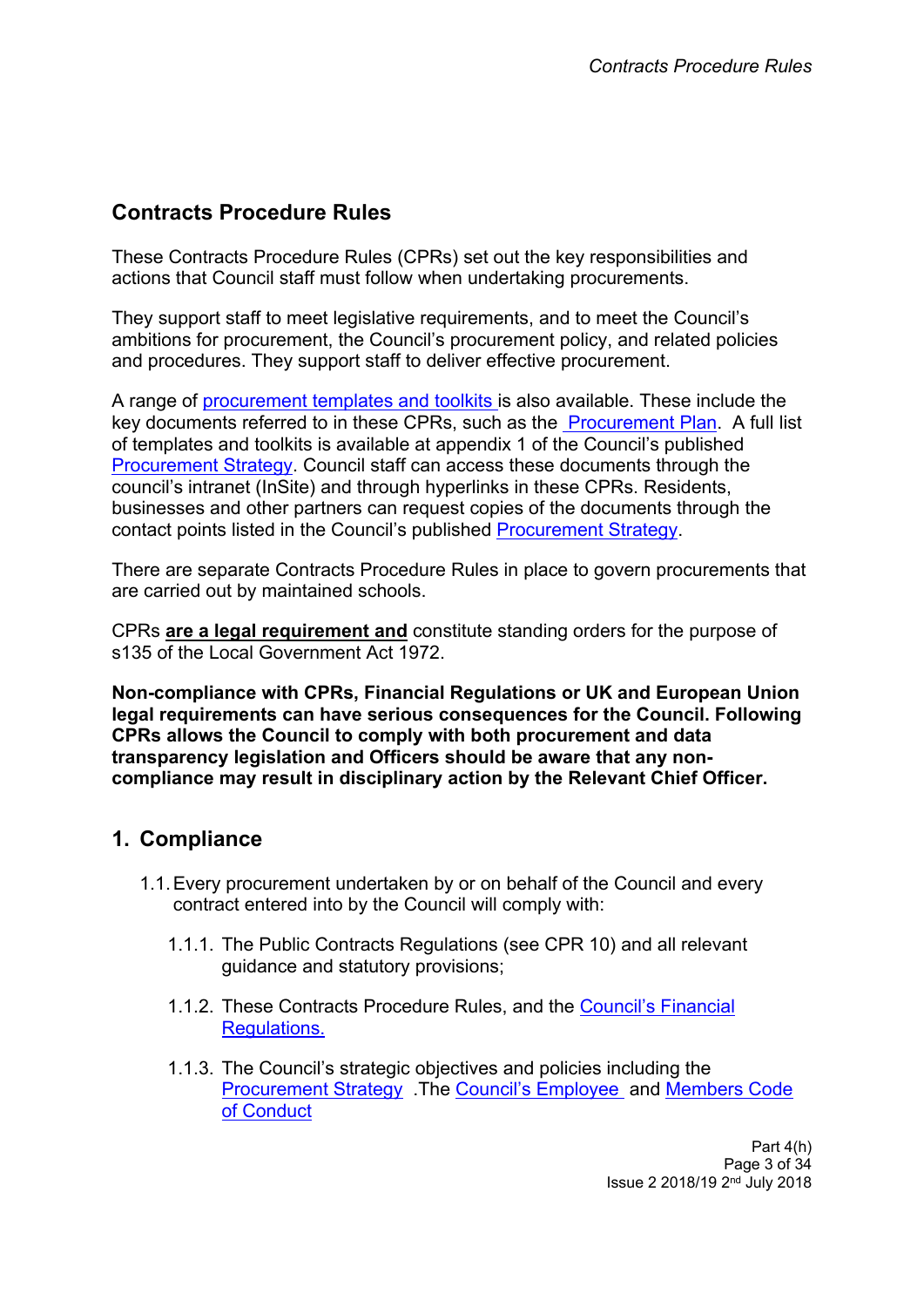- 1.1.4. The Council's [Constitution](http://www.leeds.gov.uk/council/Pages/Constitution.aspx) including Part 2 (Articles), Part 3 (Functions), Part 4 Procedure Rules, particularly the Executive and Decision Making Procedure Rules and Part 5 (codes and protocols).
- 1.2.These Contract Procedure Rules will apply to all procurements except Exempt Contracts. In respect to Exempt Contracts covered by limbs (d), (e) and (f) of the definition (urgent health and social care and personal choice) the Chief Officer's obligation to demonstrate Best Value shall include due consideration of CPRs 3.1.1.1, 3.1.1.2, 3.1.8, 3.1.12, 3.1.14, 12 and 14.
- 1.3.Directors and/or Chief Officers may waive the requirements of CPR 3.1.13, 3.1.20, 8.1, 8.2, 9.1, 9.2, and 15.2 using the process set out in CPR 27. Chief Officers should seek advice from the Chief Officer - Financial Services where the Chief Officer considers it necessary by submitting the proposed waiver report for comment. The Chief Officer - Financial Services may waive CPR 14.1.5 in accordance with the terms of that CPR.
- 1.4. The term 'procurement' in these CPRs includes any arrangement whereby a new, replacement, amended or extended contract for the supply of goods, works or services is to be put in place. This includes circumstances where more than one provider is invited to tender and also where goods, works or services are procured through a negotiation with a single provider. This includes the award of concessions (a concession contract is the grant by the Council of the right to exploit something that the Council owns or controls. The Council will receive some form of benefit and the person who is granted the concession will exploit the opportunity at their own risk). Grant funding arrangements should be considered carefully to decide whether they are in fact a procurement for the purpose of these  $CPRs<sup>1</sup>$ . A genuine grant funding arrangement is not a procurement. However, officers should consider whether the purpose that the grant is being provided for could be achieved through a procurement.
- 1.5. The following are not procurements for the purposes of these CPRs:
	- 1.5.1. use of an ISP (except where the ISP is invited to submit a tender along with other providers);
	- 1.5.2. provided that the Public Contracts Regulations do not apply, a joint or shared services arrangement with another public body;
	- 1.5.3. an arrangement with a statutory body (e.g. the police) to provide a service that only the statutory body can legally provide; and

<sup>&</sup>lt;sup>1</sup> Guidance on this matter is available on the national audit office website <http://www.nao.org.uk/successful-commissioning/successful-commissioning-home/sourcing-providers/>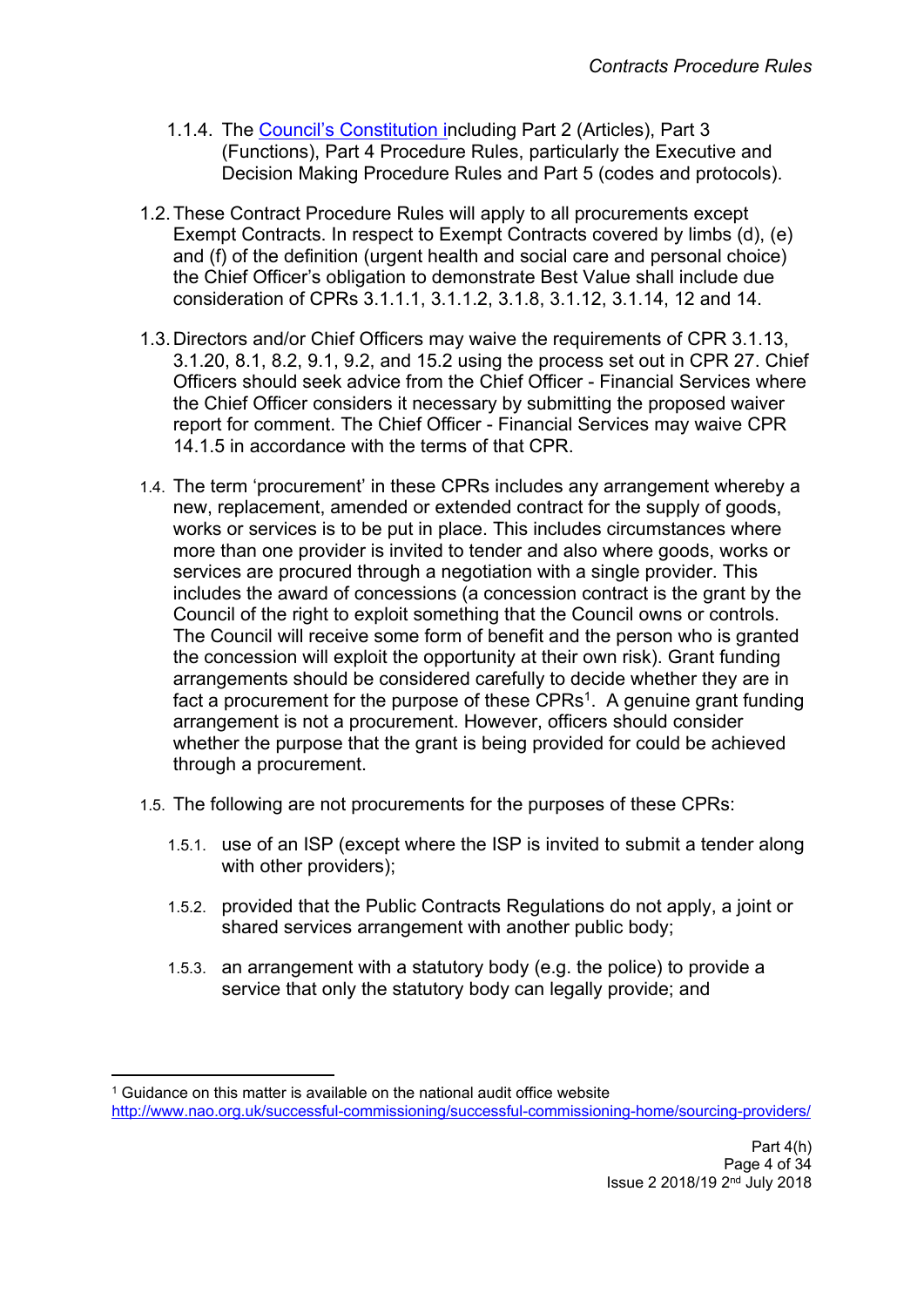1.5.4. a contract or other arrangement with a company that is controlled by the Council (whether wholly or jointly with another public body.)

# <span id="page-4-0"></span>**2. Responsibilities of Directors and Chief Officers**

- 2.1. The relevant Chief Officer<sup>2</sup> will work with the Chief Officer Financial Services to identify the total expenditure relating to a particular category of spend by ensuring there is a [Category](http://insite.leeds.gov.uk/DoItOnline/Pages/Forms-and-guidance.aspx?cat=Procuring%20and%20managing%20a%20contract) Plan in place covering the anticipated procurement activity and spend in their service area which shall be kept up to date and reviewed periodically (minimum of once every 12 months) in conjunction with the Chief Officer - Financial Services.
- 2.2.A category is an area of spend. The list of categories will be determined by the Chief Officer - Financial Services in consultation with Directors and Chief **Officers**
- 2.3.All Chief Officers will be responsible for ensuring compliance with these Contracts Procedure Rules by their Authorised Officers.
- 2.4.All Authorised Officers must be registered on YORtender.
- 2.5.All Chief Officers will ensure that contracts for which they are responsible are monitored and managed appropriately
- 2.6.All Chief Officers will report all breaches of these Contract Procedure Rules and lessons learned to the Chief Officer - Financial Services.
- 2.7.Chief Officers must ensure that the Chief Officer Financial Services is provided with all the information that is required to allow him to comply with his duties including those relating to publishing information, notices and statistical returns.
- 2.8.Where a Chief Officer is responsible for the procurement of a Contract that may be used by more than one Directorate they must ensure that the other Directorates are consulted and involved and that the Chief Officer - Financial Services is provided with all the information that they require to comply with their responsibilities at CPR 4.

<sup>&</sup>lt;sup>2</sup> Chief Officers are responsible for the categories of spend that sit within their directorate. Where a category of spend is shared across directorates Chief Officers will work with the Chief Officer - Financial Services in order to identify the level of spend undertaken by the relevant directorate.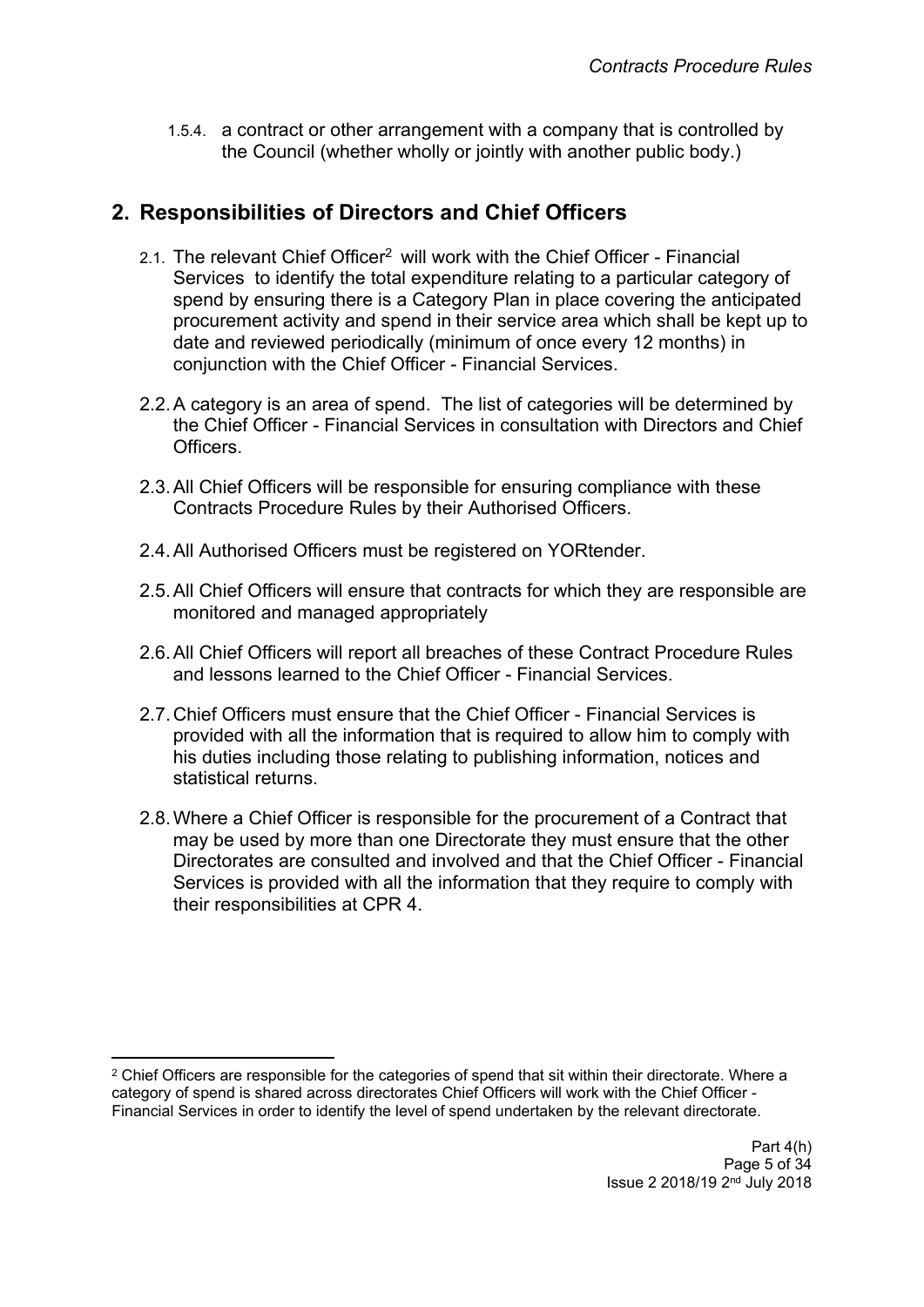# <span id="page-5-0"></span>**3. Responsibilities of Authorised Officers**

- 3.1.Authorised Officers will ensure that each procurement for which they have responsibility complies with the following requirements and will record such compliance:
	- 3.1.1. The proposed procurement expenditure must be
		- 3.1.1.1. carried out in line with the [Category](http://insite.leeds.gov.uk/pages/search.aspx?k=Category%20Plan&u=http://insite.leeds.gov.uk) Plan; or
		- 3.1.1.2. contained within the service areas 12 month anticipated spend plan; and
		- 3.1.1.3. contained within an approved budget or a budget secured prior to the commencement of the procurement and in accordance with the Financial [Regulations.](http://insite.leeds.gov.uk/PoliciesAndProcedures/Documents/Financial%20Regulations.pdf)
	- 3.1.2. All procurement activity must be undertaken by suitably skilled and experienced staff. Prior to undertaking any procurement activity you should consider seeking advice and assistance from Procurement and Commercial Services (PCS) in relation to the procurement process to follow and the outcomes required;
	- 3.1.3. Authorised Officers will consult with all relevant stakeholders, including Members, prospective providers, the trade unions if TUPE may apply (in accordance with the TUPE protocol) and service users, to identify the needs and outcomes to be achieved and assess all options for meeting those needs and achieving the outcomes. A recommended template (the community [engagement](http://insite.leeds.gov.uk/toolkits/Pages/Community-engagement.aspx) plan) is available from PCS and the intranet, along with supporting toolkits.
	- 3.1.4. If there is an ISP who can provide the service the Authorised Officer will consult with and use such provider. A [list](http://insite.leeds.gov.uk/toolkits/Pages/Using-internal-and-contracted-suppliers.aspx) of all available ISPs is available on Insite and the Council's Financial Management System (FMS) and the Authorised Officer should always check FMS prior to undertaking any procurement activity to see if there is an ISP available. This is also a requirement before the Authorised Officer places an order via any feeder system (such as Orchard) to ensure that use of the ISP is always considered. If the Authorised Officer believes that the ISP should not be used they will seek to agree this with the Chief Officer of the ISP. If agreement cannot be reached the matter will be referred to the Director of the procuring Directorate who will take the final decision on this matter in conjunction with the Director of Resources and Housing. Any decision to procure an external provider rather than use an ISP must be recorded in writing, along with the reasons for the decision and sent to the Chief Officer - Financial Services for monitoring purposes;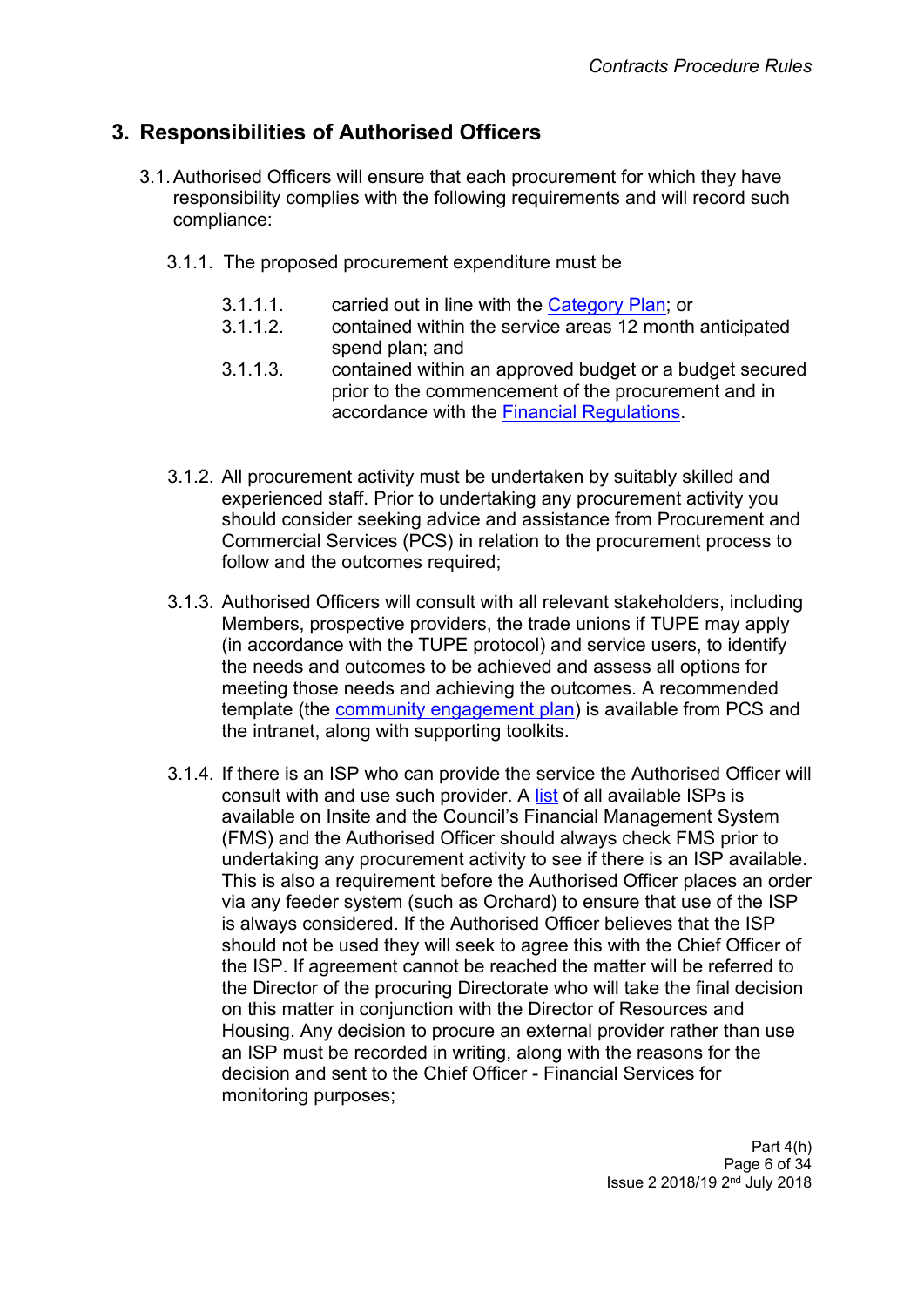- 3.1.5. If there is no ISP that is able to provide the service, or a decision has been taken not to use the ISP in accordance with CPR 3.1.4, Authorised Officers will consider whether their requirements are subject to existing contractual arrangements and will use such arrangements if so. A list of all available existing contractual arrangements is available on the Council's Financial Management System (FMS) and the Authorised Officer should always check FMS prior to undertaking any procurement activity to see if there is an existing provider arrangement available. This is also a requirement before the Authorised Officer places an order via any feeder system (such as Orchard) to ensure that use of the existing provider arrangement is always considered. If the Authorised Officer has justifiable reasons to believe that the existing contract should not be used and the contract clearly states that the Council does not have to purchase the goods, works or services from the existing provider (such as with a Framework Agreement), they may do so provided approval has been sought from the relevant Chief Officer. Any decision not to use an existing provider must be recorded in writing, along with the reasons for the decision and sent to the Chief Officer - Financial Services for monitoring purposes;
- 3.1.6. The Delegated Decision to undertake a procurement (including a decision on what is being procured, the procurement route, the programme, the scope and the budget), whether it is a Key, Significant Operational or Administrative Decision (See link to [Article](https://democracy.leeds.gov.uk/ecSDDisplay.aspx?NAME=SD3300&ID=3300&RPID=23463038) 13) will be taken at the point that the procurement route is chosen and, subject to any project specific issues, this will normally be the main decision that all subsequent decisions flow from<sup>3</sup>. Refer to the Assurance Guide for further detail and advice. The Authorised Officer must also check compliance with the Financial [Regulations](http://insite.leeds.gov.uk/PoliciesAndProcedures/Documents/Financial%20Regulations.pdf) if the procurement includes capital expenditure. The Authorised Officer will recommend which kind of Delegated Decision is required. Decisions to place a call-off under a framework agreement will not be treated as consequential decisions. A Delegated Decision based on the value (estimated if necessary) and impact of the procurement will be taken both at the point that a procurement route for a framework agreement is chosen and for each call-off (or linked bundle of call-offs). CPR 21 sets out the decision making rules for contract extensions<sup>4</sup>;
- 3.1.7. The Authorised Officer will consider the matters set out under the headings "social", "environmental" and "economic" at appendix 1 of th[e](http://www.leeds.gov.uk/docs/Procurement%20Strategy%20V1.0%20PUBLISH%2030.09.2013.pdf) [Procurement](http://www.leeds.gov.uk/docs/Procurement%20Strategy%20V1.0%20PUBLISH%2030.09.2013.pdf) Strategy throughout the life of the procurement and in accordance with all applicable legislation including the Public Services (Social Value Act) 2012 and the Equality Act 2010. Where the Public

<sup>3</sup> Note that the decision making rules in the Constitution including article 13 still apply.

<sup>4</sup> Officers are reminded that decisions may be sub-delegated as long as this is done in accordance with the Council's Constitution.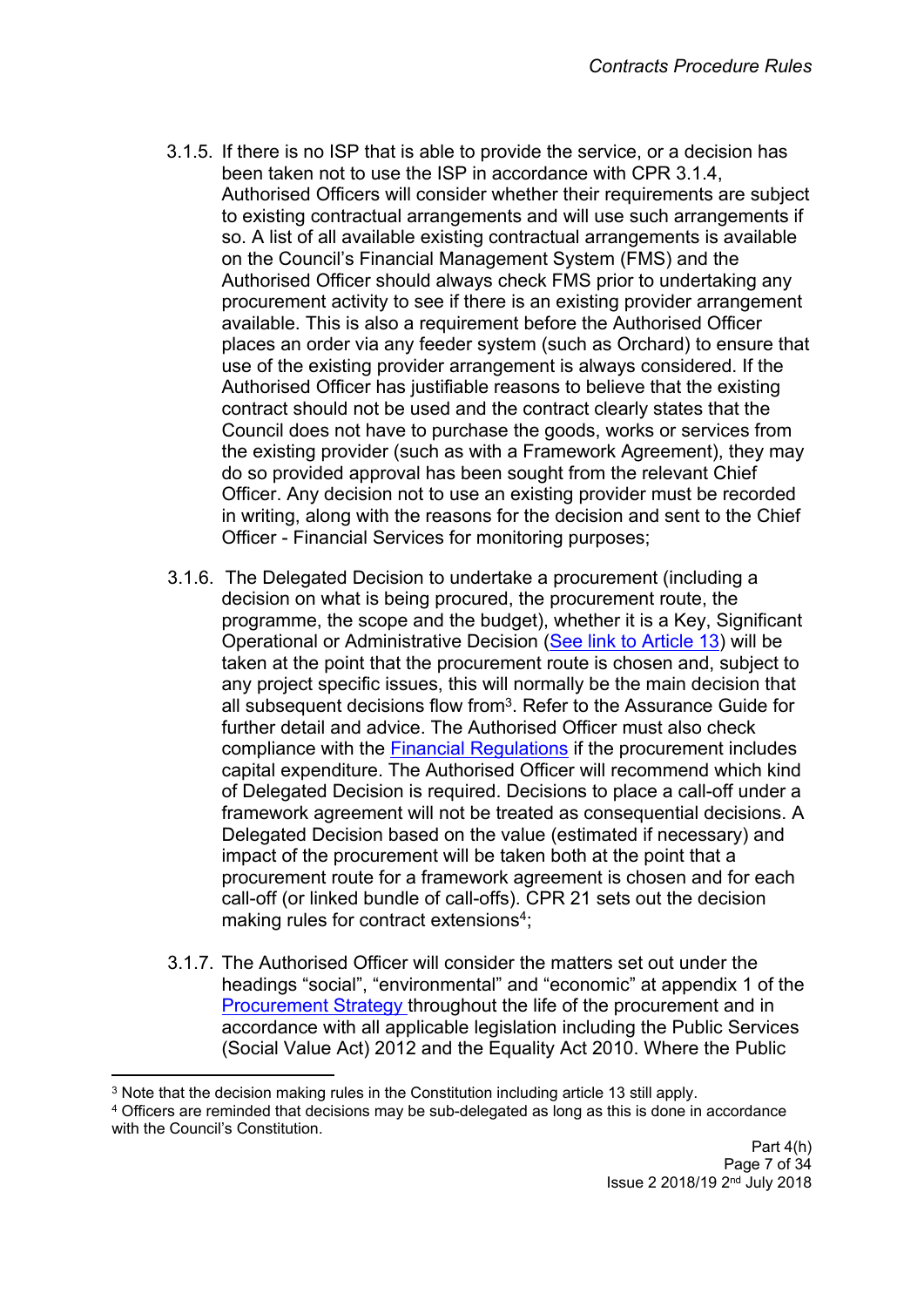Services (Social Value Act) 2012 may apply, the Authorised Officer shall record how social value has been considered in the procurement strategy report;

- 3.1.8. For all procurements Authorised Officers will establish a written specification for the procurement requirement and (where competition is involved) evaluation criteria and methodology which must be formally approved by the relevant Chief Officer as an administrative decision. Refer to the [evaluation](http://insite.leeds.gov.uk/Root%20document%20library/Tender%20evaluation%20guidance.pdf) guidance for further guidance. Templates are also available from PCS and the intranet;
- 3.1.9. The Authorised Officer will draft the description of the goods, works or services to be purchased in the contract advertisement notice with the assistance of the Chief Officer - Financial Services if required.
- 3.1.10.The Authorised Officer will consult and seek advice from the Chief Officer - Financial Services prior to beginning a procurement in each of the following cases:
	- 3.1.11.1 if the Transfer of Undertaking (Protection of Employment) (TUPE) may apply; or

the value is or may exceed £100,000; or

the procurement is a Midscale or Complex Project; or

the procurement involves the use of the competitive dialogue, competitive dialogue with negotiation, a dynamic purchasing system or innovation partnership procedures each as described in the Public Contracts Regulations.

- 3.1.11.Complex Projects must use a [Procurement](http://insite.leeds.gov.uk/DoItOnline/Pages/Forms-and-guidance.aspx?cat=Procuring%20and%20managing%20a%20contract) Plan (which can cover one or more procurements). The Authorised Officer will register the procurement through the Project Registration Process. All other procurements must be planned and approved in advance in accordance with CPR 3.1.6;
- 3.1.12.The Authorised Officer will register all completed procurements (as defined at CPR 1.4 and therefore including contracts that have been negotiated with a single provider) that have a value of £10,000 or more on YORtender in accordance with the requirements of the Chief Officer - Financial Services and CPR 19.3;
- 3.1.13.Subject to CPR 12, Authorised Officers will use parts 1 to 3 of the Council's standard tender [documents](http://insite.leeds.gov.uk/DoItOnline/Pages/default.aspx?cat=Procuring%20and%20managing%20a%20contract) for all Tender [Processes](http://insite.leeds.gov.uk/toolkits/Pages/Delivering-a-procurement.aspx). Any decision to waive this rule by a Chief Officer will be in accordance with CPR27. Authorised Officers should not underestimate the time required to prepare the tender documents. Quality time spent on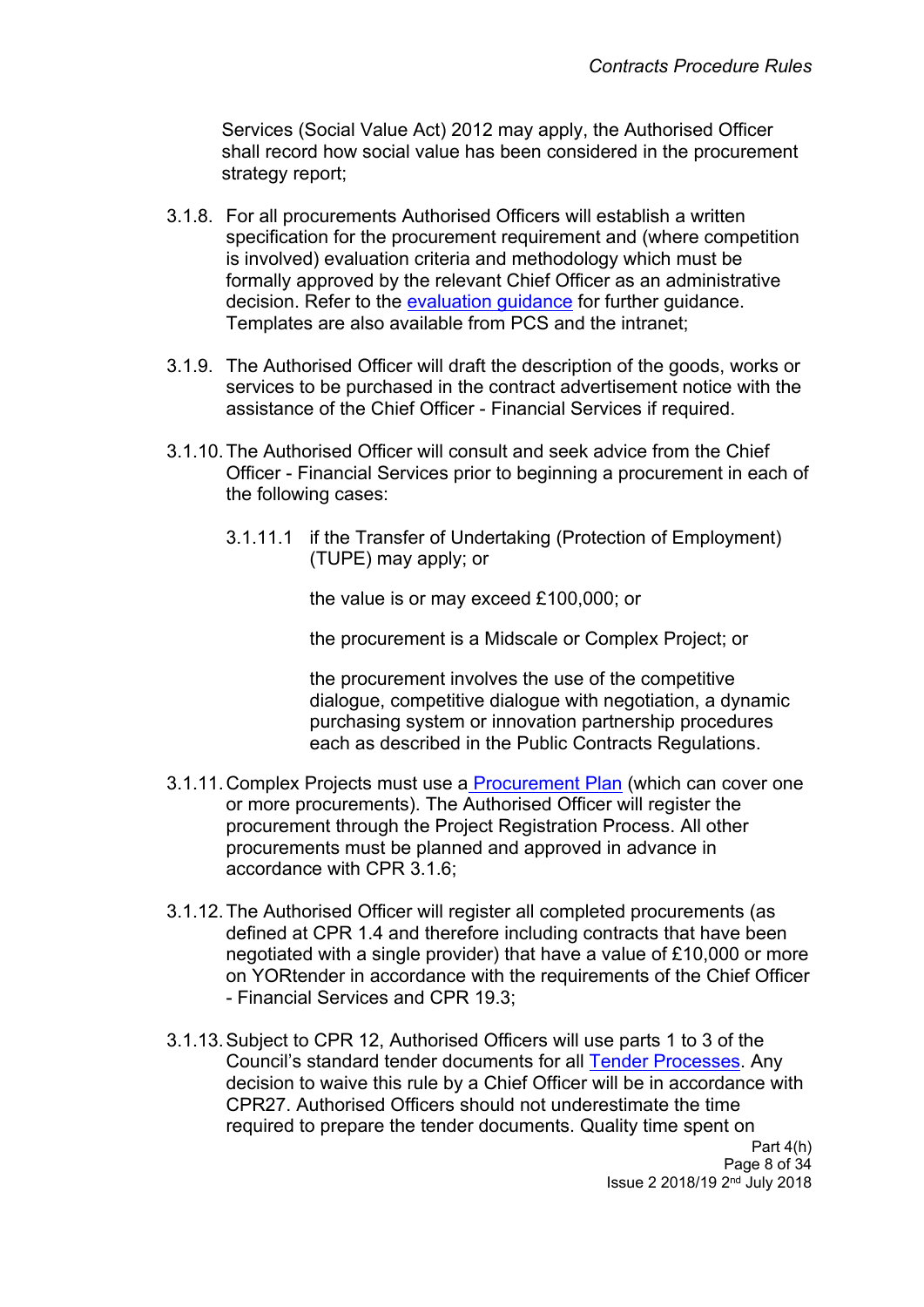preparation will result in a better contract and achievable outcomes. Authorised Officers are encouraged to review the tender documentation at the earliest opportunity, seeking advice and assistance from PCS where necessary;

- 3.1.14.Authorised Officers must consider any guidance issued by the PCS in relation to the management of contracts including the use of a contract management plan.
- 3.1.15.The Authorised Officer will make Tender [Documents](http://insite.leeds.gov.uk/toolkits/Pages/Delivering-a-procurement.aspx) available to tenderers in a suitable electronic format (usually Portable Document Format (PDF)), unless there are exceptional circumstances where the use of electronic documents is not appropriate. PDF format may not be suitable for documents requiring completion or signature
- 3.1.16.The Authorised Officer will consider all aspects of the tender and contract lifecycle with reference to [guidance](http://insite.leeds.gov.uk/PoliciesAndProcedures/Documents/Procurement%20strategy.pdf) issued by the Chief Officer - Financial Services. When calculating the price of any goods (including software) the Authorised Officer will ensure that a genuine estimate of the maintenance costs is included within the price;
- 3.1.17.The Authorised Officer will apply Procurement Checklists to all procurements and a gateway review process (contact PCS) to all midscale or complex procurements<sup>5</sup>. This process must be applied at key stages of the procurement process in conjunction with the Chief Officer - Financial Services and in line with the [Procurement](http://insite.leeds.gov.uk/DoItOnline/Pages/Forms-and-guidance.aspx?cat=Procuring%20and%20managing%20a%20contract) Plan;
- 3.1.18.All decisions relating to the procurement must have due regard to the [Assurance](http://teams.leeds.gov.uk/services/PublicPrivatePartnershipsUnit/constructionandhousing/HOUSING%20LEEDS/06%20-%20EFFECTIVE%20PROC/00-CPRS-STRAT-ASSURANCE%20DOCS/Assurance%20Guide/Assurance%20guide%20word09.02.15.docx) Guide (with the exception of sections 12 (data management) and 14 (statistical returns) which are compulsory);
- 3.1.19.The Authorised Officer must consider whether proposed procurements, irrespective of their total value, might be of interest to potential Contractors located in other member states of the EU. A written record should be kept of the decision and the reasons for it. If it is considered that there may be cross border interest a sufficiently accessible advertisement must be published in OJEU and on YORtender in accordance with CPR 10 below. Generally, the greater the interest of the procurement to potential providers from other member states, the wider the coverage of the advertisement should be. Advice must be sought from the Chief Officer - Financial Services if there is any doubt about the application of this CPR;

<sup>5</sup> As defined by the Project Registration Process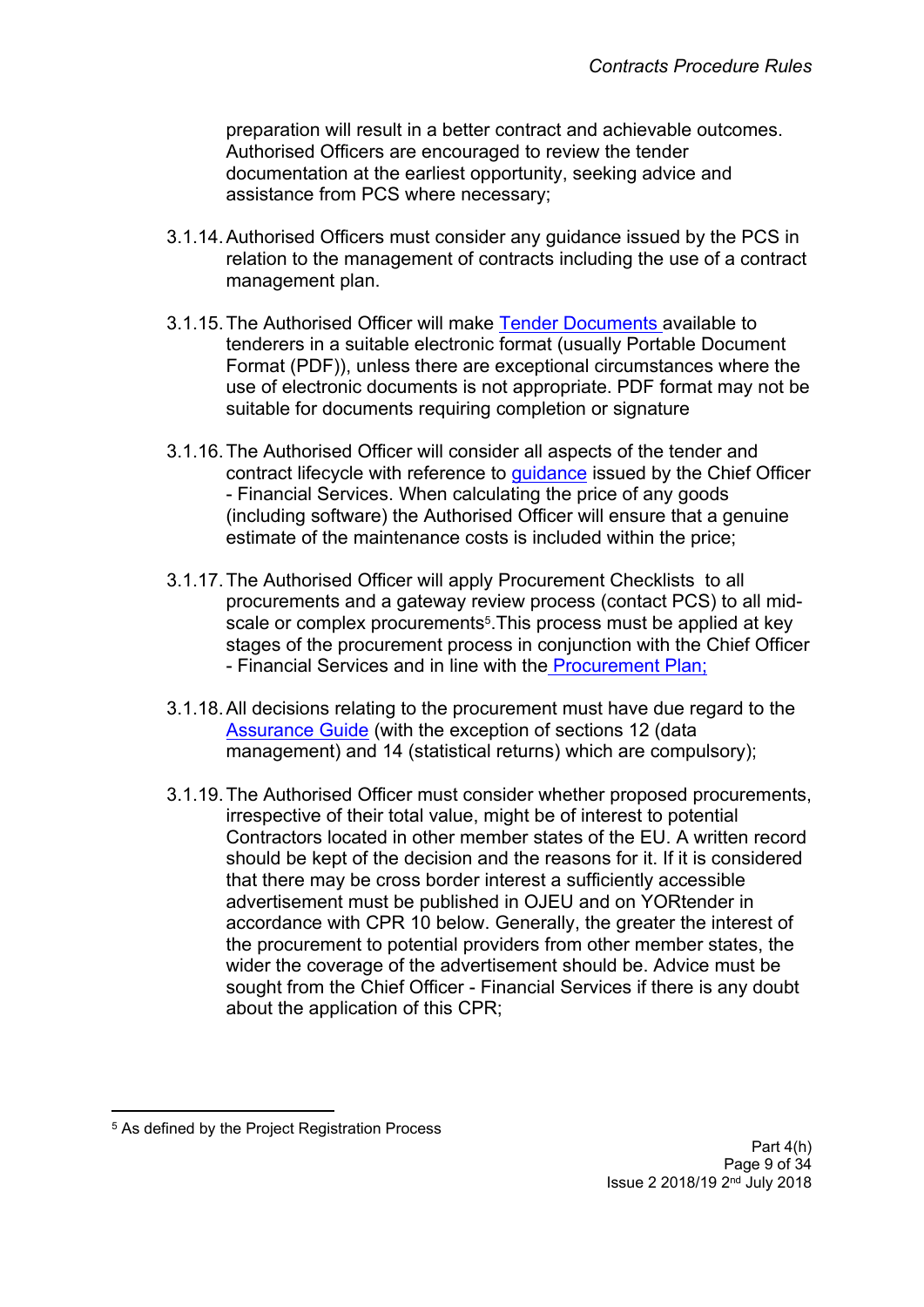- 3.1.20.The Authorised Officer will ensure that procurements are not conducted by Consultants. Any decision to waive this rule by a Chief Officer will be in accordance with CPR27; and
- 3.1.21.Subject to CPR 17.4, the Authorised Officer will ensure that no post tender submission negotiation takes place if the Public Contracts Regulations apply. In other cases post tender negotiations are permissible if the tender documentation states that it may take place. Any decision to undertake such negotiations must be recorded in writing, along with the reasons for the decision and a copy kept on file for audit purposes;
- 3.2.Where the procurement of any value is fully funded by a third party (for example a developer or funder), and if that third party so requests, then the name(s) of one or more providers may be added to the tender list or be the only providers invited provided that the Public Contracts Regulations are not contravened. The Chief Officer - Financial Services must be notified and advice sought if this CPR 3.2 applies.
- 3.3.The Authorised Officer will be responsible for ensuring that a fair, transparent and non-discriminatory process is followed during the procurement, and when entering into the contract.
- 3.4.The Authorised Officer will provide the evaluation results (tenderers score and winning tenderers score) to unsuccessful tenderers and will offer to provide further written feedback. Requests for a de-brief will be considered on a case by case basis. This will be in addition to any formal processes required by the Public Contracts Regulations. The Chief Officer - Financial Services will attend or contribute to this process if requested to do so by the Authorised Officer.
- 3.5.Prior to taking the decision to commence a procurement in line with CPR 3.1.7 the Authorised Officer will complete part 1 of a privacy impact assessment which is a screening exercise to determine whether the Data Protection Legislation applies to the contract you are wanting to procure. If indicated by the screening exercise a full privacy impact assessment must also be carried out in accordance with part 2 of the privacy impact assessment which will determine whether the winning bidder will be acting as a Data Processor or Data Controller. The Authorised Officer will carry out the assessments, keep a written record of the assessments on file and take action in line with the assessments throughout the process. Further details can be found here [\[link\].](http://insite.leeds.gov.uk/toolkits/Pages/Sharing-information.aspx)

# <span id="page-9-0"></span>**4. Responsibilities of Chief Officer - Financial Services**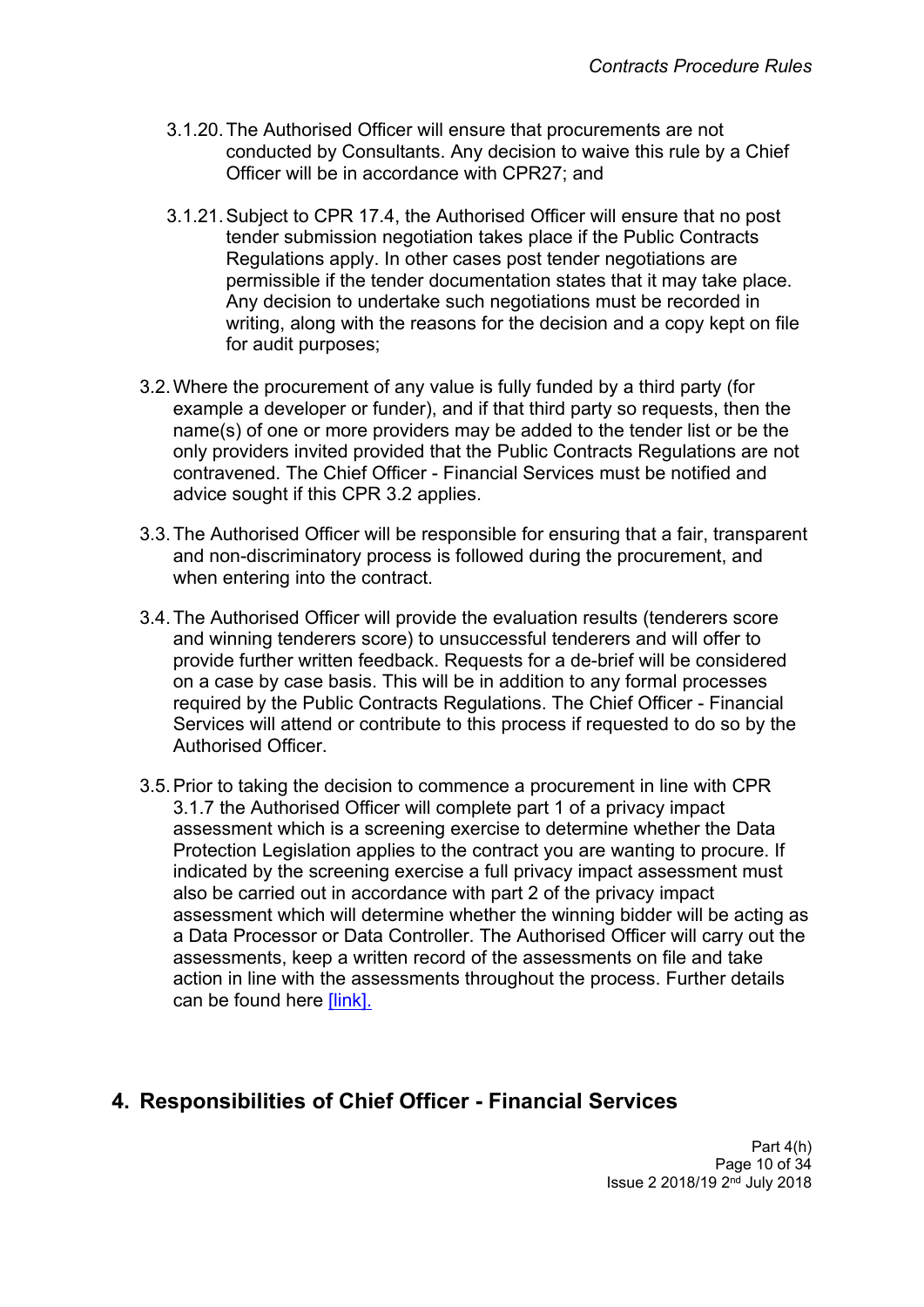- 4.1.At the beginning of each financial year, the Chief Officer Financial Services may publish a Prior Information Notice in the Official Journal of the European Union listing the contracts for services and supplies which the Council expects to procure for the coming financial year, based on information supplied by each relevant Chief Officer.
- 4.2.The Chief Officer Financial Services will be responsible for publication on behalf of the Council of all OJEU contract advertisement, award and other notices and statistical returns required by the Public Contracts Regulations. Information kept by the Chief Officer - Financial Services on procurements undertaken will be published on YORtender and Contracts Finder, including specifications, contract terms and contract expenditure (tender [documents](http://insite.leeds.gov.uk/DoItOnline/Pages/Default.aspx?cat=Procuring%20and%20managing%20a%20contract) and award notices will be published).
- 4.3.The Chief Officer Financial Services will maintain a contracts register indicating when contracts will expire and procurements are programmed to be undertaken, and a supplier information database, based on the information provided by Chief Officers.
- 4.4.The Chief Officer Financial Services will provide procurement support and advice on the application of these CPRs in relation to all procurements covered by CPR 3.1.11 as a minimum together with all other procurements which the relevant Chief Officer requests and will manage the administration of YORtender.
- 4.5.The Chief Officer Financial Services will issue details of procurements where TUPE may apply to Council employees or former Council employees (to the extent that this information has been provided by Directorates) to trade unions via the JCC along with any TUPE related information based on work carried out and information provided under CPRs 3.1.3 and 3.1.11.
- 4.6.The Chief Officer Financial Services will review these CPRs and the Council's procurement processes annually in consultation with Chief Officers.

# <span id="page-10-0"></span>**5. Joint Procurement**

- 5.1.Any joint procurement for the benefit of the Council together with one or more public bodies will be formally approved by the relevant Chief Officer as a Delegated Decision before the procurement commences.
- 5.2.Where the Council conducts the procurement on behalf of itself and one or more other public bodies these CPRs will apply and the Authorised Officer must ensure the other public bodies that are to be included in that arrangement are listed in the OJEU advertisement and contract documents individually or as an identified class. The estimate of contract usage given must include the potential usage of that joint arrangement by those public bodies listed.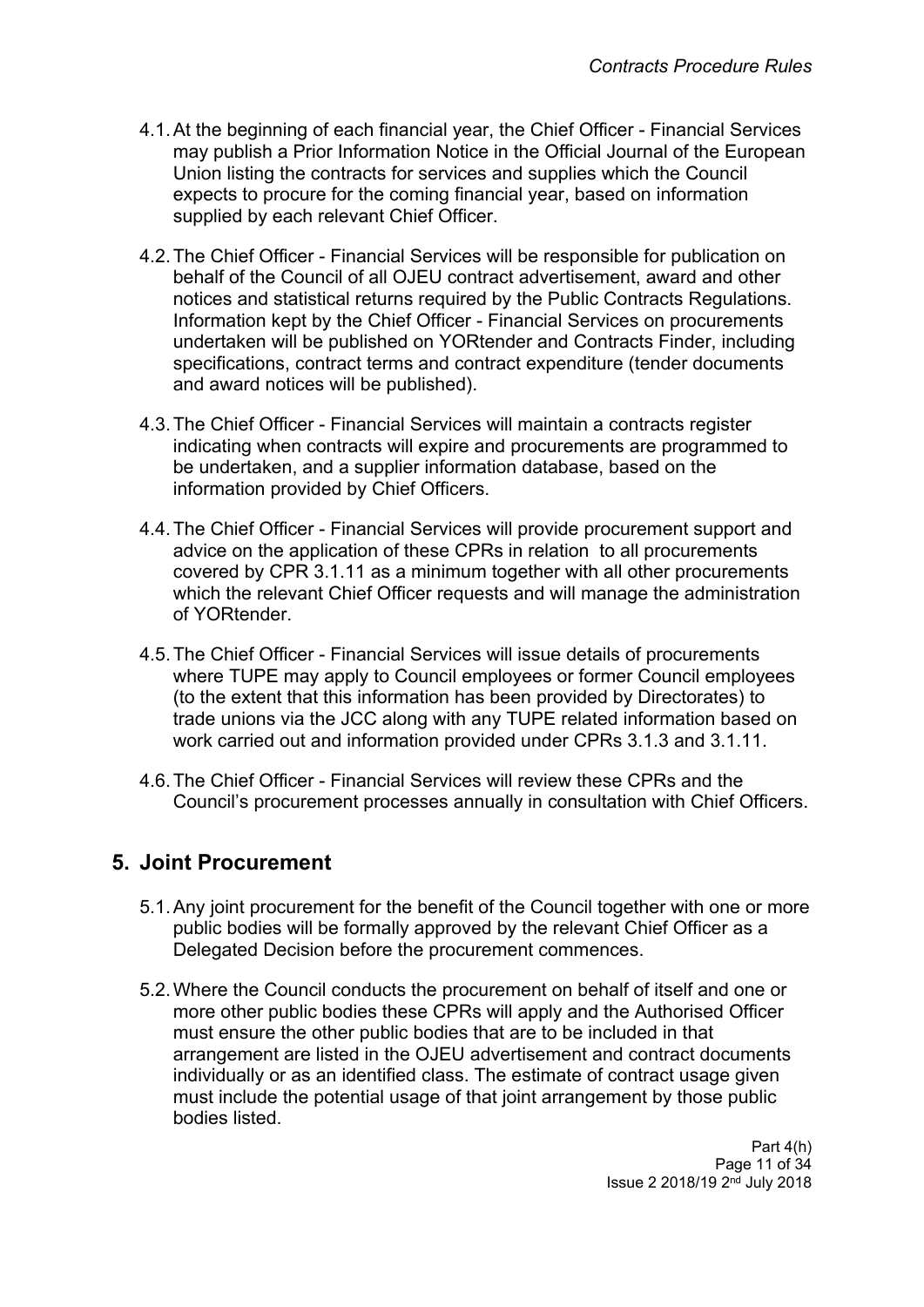- 5.3.Where the Council is going to take part in a procurement that is conducted by another public body the procurement must be carried out in accordance with the procuring body's procurement rules and the Public Contracts Regulations, but the Authorised Officer will in any event comply with CPRs 3.1 to 3.3 (except for 3.1.13, 3.1.19 and 3.1.20).
- 5.4.The Council may enter into contracts on behalf of another local authority (or another public body such as a health authority when legal advisors have confirmed that it is lawful to do so) where:
	- 5.4.1.1. the relevant public body has given authority to do so; and
	- 5.4.1.2. having taken legal advice, the relevant Chief Officer has granted approval to do so as a Delegated Decision.

## <span id="page-11-0"></span>**6. Estimating the Contract Value**

- 6.1.Contract values should be calculated by working out the annual price and multiplying it by the contract length (including any possible contract extensions) and, in any event, in accordance with the Public Contracts Regulations with particular regard to the rules on aggregation. For consistency, these rules should be followed even when the Public Contracts Regulations are not applicable.
- 6.2.Authorised Officers will ensure that values are not split in an attempt to avoid the applicability of these CPRs, the Public Contracts Regulations or the Executive and Decision Making Procedure Rules (Part 4 of the [constitution\).](http://democracy.leeds.gov.uk/ecCatDisplay.aspx?sch=doc&cat=13049&path=13004)

## <span id="page-11-1"></span>**7. Below £10k - Low Value Procurement**

- 7.1.Where no appropriate ISP, existing provider or Third Party Framework Agreement exists, competition (three written tenders) is required for procurements with an estimated value of below £10k. The Authorised Officer must always consider whether the procurement would be of interest to local suppliers and/or third sector organisations and, if it would, at least 2 of the organisations invited to tender must be local suppliers and/or third sector organisations. If the relevant Chief Officer believes that it represents Best Value for the Council to make a direct appointment without the need for competition, they may do so providing that a written record of the decision, along with reasons, is kept.
- 7.2.On a case by case basis where the Chief Officer deems it appropriate for the efficiency of service provision and it represents Best Value for Money for the Council they shall be able to use their discretion to raise the amount referred to in CPR 7.1 to £25K and award a contract to a specific Contractor without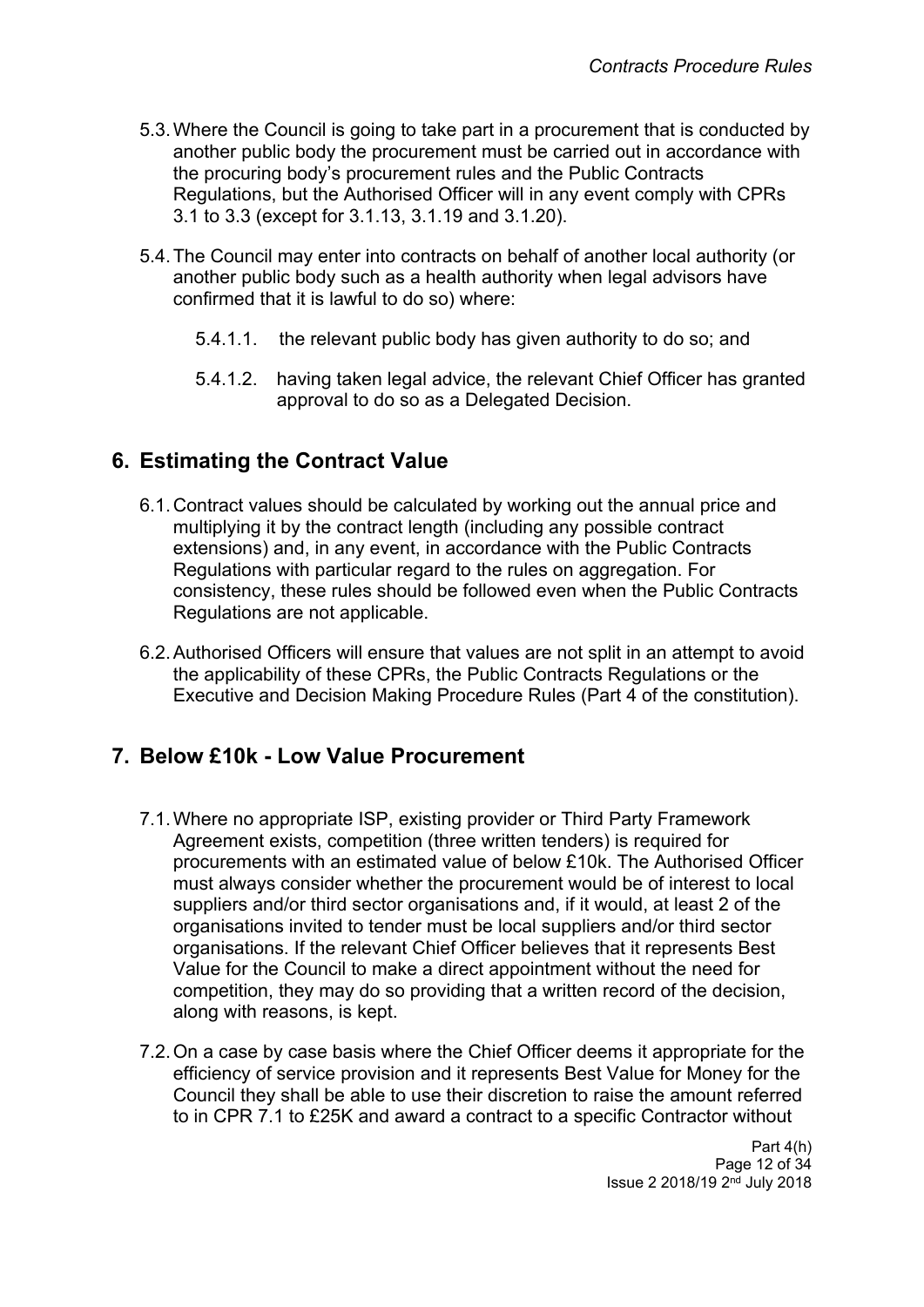the need for competition. The Chief Officer must ensure that, if using this rule, details of the procurement are entered on YORtender and a unique reference number obtained which will be applied to all stages and documentation of the procurement. Any decision to increase the threshold under this rule shall be taken in writing and shall take into account the impact on local SMEs.

- 7.3.Where the relevant Chief Officer considers there is genuinely no competition such that only a particular organisation or provider can meet the Council's specific requirements (e.g. when commissioning a piece of art) three written tenders need not be obtained. However, the lack of competition must be formally evidenced and approved by the relevant Chief Officer before the contract is entered into.
- 7.4.CPR 3.1.12 applies where CPR 7.2 is used, all completed procurements undertaken in accordance with CPR 7.2 must result in the award of a contract and be registered on YORtender and Contracts Finder. Failure to publish on YORtender and Contracts Finder will lead to the Council being in breach of data transparency legislation.
- 7.5.Once a Contractor is selected an order will be issued specifying the goods, works, or services to be provided and the price and terms of payments.
- 7.6.Regardless of the procurement method used, the Delegated Decision to undertake a procurement of this value will generally be an Administrative Decision unless the decision maker considers that it will have a significant impact. However, officers should have regard to the Article 13 of the Council's constitution when deciding which kind of Delegated Decision applies.

## <span id="page-12-0"></span>**8. Between £10k and £100k - Intermediate Value Procurement**

- 8.1.Subject to the discretion in CPR 7.2, where no appropriate ISP, existing provider or Third Party Framework Agreement exists, competition is required for procurements valued at or over £10k but at or below £100k.
- 8.2.Where there are a sufficient number of providers, at least **three** written tenders will be invited. The Authorised Officer must always consider whether the procurement would be of interest to local suppliers and/or third sector organisations and, if it would, at least 2 of the organisations invited to tender must be local suppliers and/or third sector organisations. These tenders must (unless it is a requirement of a Third Party Agreement that another portal must be used) be invited by publishing either an open or a restricted tendering opportunity (restricted meaning that only selected suppliers are invited to tender) on the YORtender portal or inviting tenders from suppliers using Construction Line (if applicable, please see the construction and housing category team for advice). Authorised Officers should consider CPR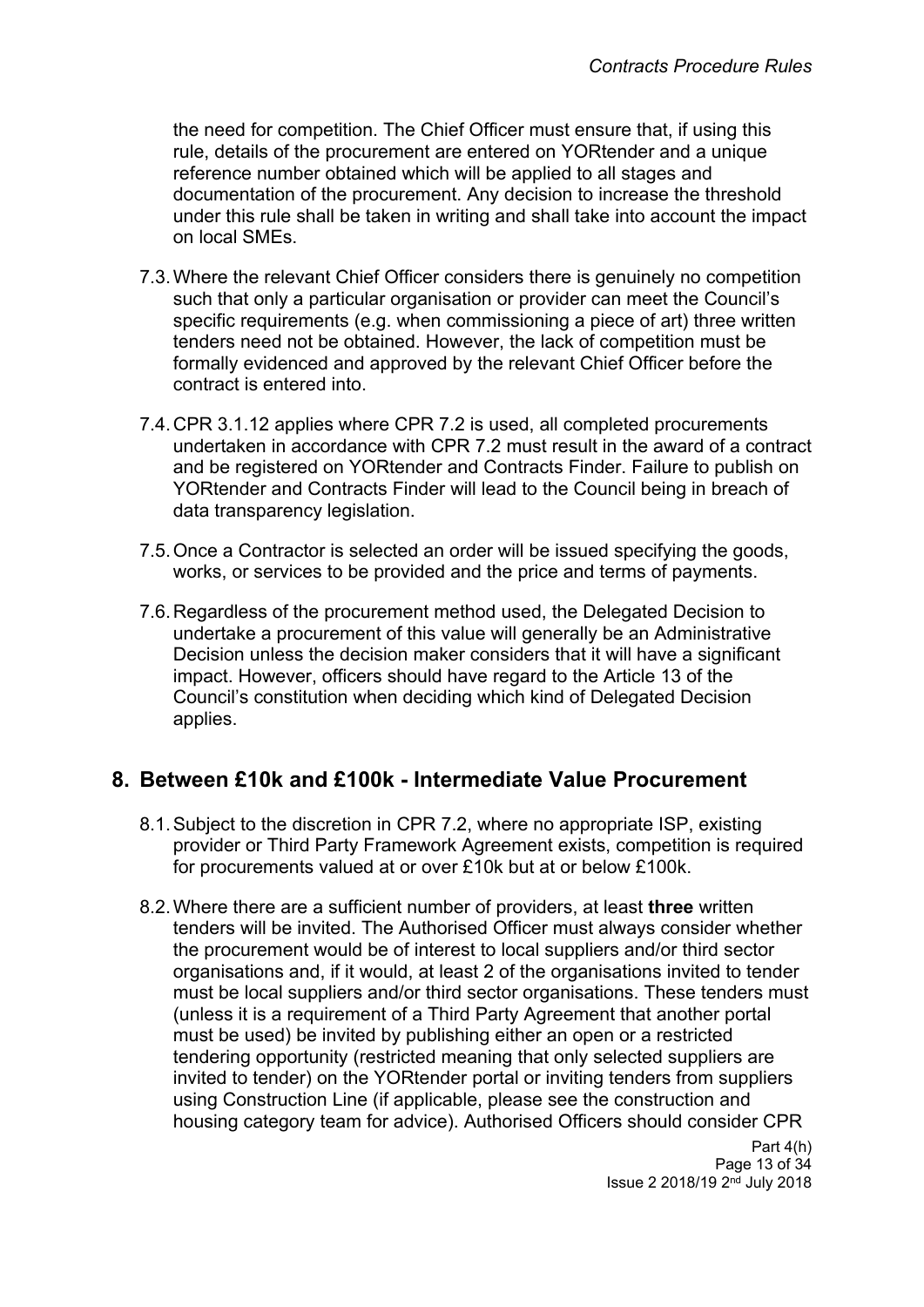1.1.3 when deciding which approach to take. For the avoidance of doubt the return of a single bid does not require the Authorised Officer to seek a waiver of this CPR.

- 8.3.Any decision to waive this rule by a Chief Officer will be in accordance with CPR27.
- 8.4.Where the relevant Chief Officer considers there is genuinely no competition such that only a particular organisation or provider can meet the Council's specific requirements (e.g. when commissioning a piece of art) a waiver of CPRs 8.1 and 8.2 need not be obtained. However, the lack of competition must be formally evidenced and approved by the relevant Chief Officer before the contract is entered into.
- 8.5.Regardless of the procurement method used, the Delegated Decision to undertake a procurement of this value will generally be an Administrative Decision unless the decision maker considers that it will have a significant impact. However, officers should have regard to the Council's Constitution when deciding which kind of Delegated Decision applies.
- 8.6.If an open advert is placed on the YORtender portal for a procurement worth £10k or more the option to publish on Contracts Finder must be selected. Should the interface between YORtender and Contracts Finder be unavailable for any reason the Authorised Officer must still publish the opportunity on [Contracts](https://www.gov.uk/contracts-finder) Finder which can be found at <https://www.gov.uk/contracts-finder>.
- 8.7.In accordance with CPR 3.1.12 all completed procurements must result in the award of a contract and be registered on YORtender and Contracts Finder, this includes procurements with a value in excess of £10k that have been carried out in accordance with CPR 7.2. Failure to publish on YORtender and Contracts Finder will lead to the Council being in breach of data transparency legislation.

## <span id="page-13-0"></span>**9. Over £100k - High Value Procurements**

- 9.1.Where no appropriate internal provider, existing provider Third Party Framework Agreement exists, competition is required for procurements valued over £100k.
- 9.2.Where there are sufficient numbers of providers at least **four** written tenders will be invited. Tenders must be invited by publishing either a restricted opportunity inviting a minimum of four tenders or, an open opportunity, on the YORtender portal or inviting tenders from suppliers using Constructionline (if applicable, please see the construction and housing category team for advice). Authorised Officers should consider CPR 1.1.3 when deciding which approach to take. Authorised Officers should only procure through a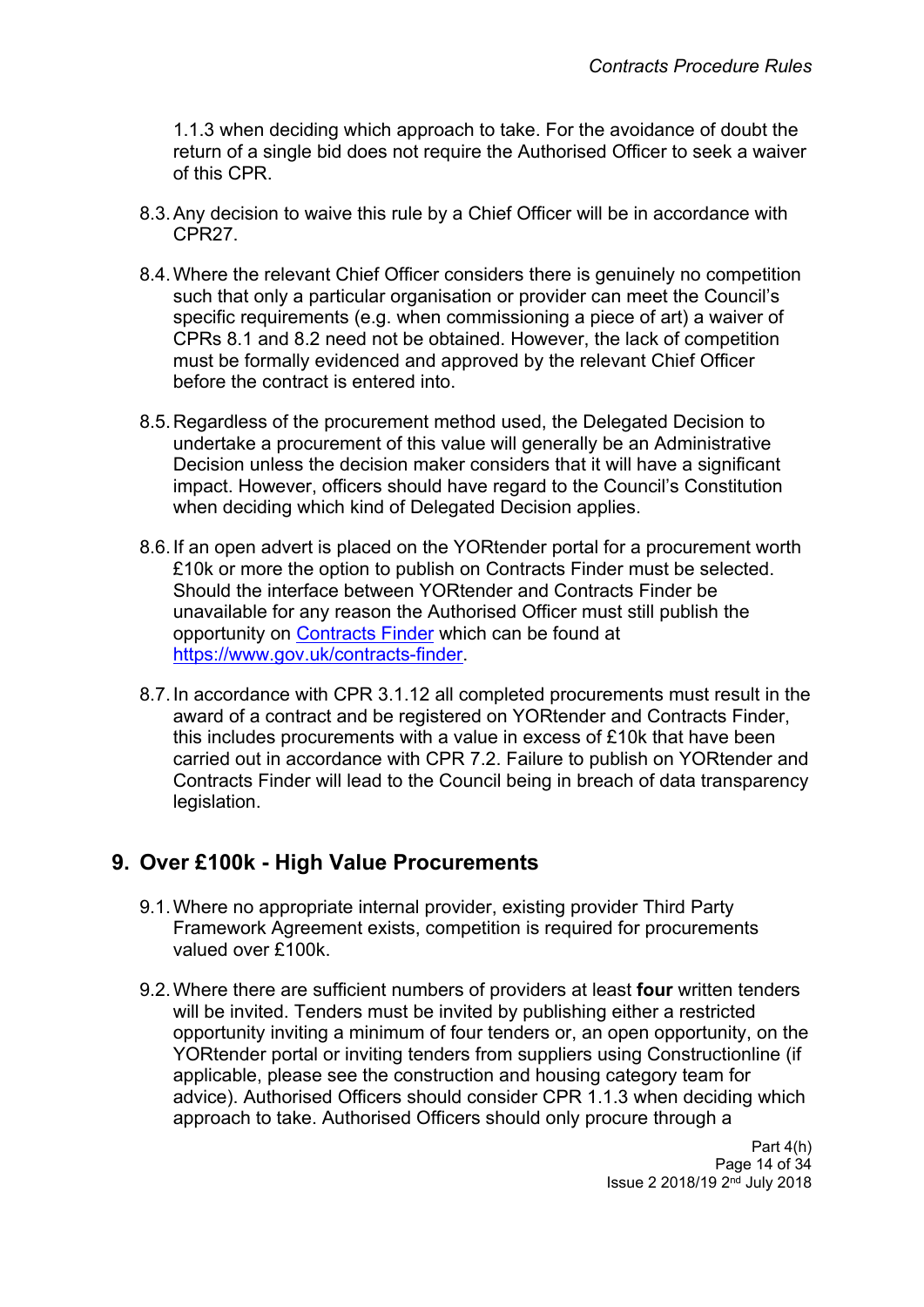restricted opportunity when they have sufficient knowledge of the market to enable them to take this view, and shall record how that approach will achieve Best Value. For the avoidance of doubt the return of a single bid does not require the Authorised Officer to seek a waiver of this CPR.

- 9.3.CPRs 9.1 and 9.2 are subject to CPR 10.2. Where the estimated contract value reaches the relevant EU threshold set out in the Public Contracts Regulations CPR 10 will also apply.
- 9.4.Any decision to waive this rule by a Chief Officer will be in accordance with CPR27. Rule 9.3 cannot be waived.
- 9.5.Where the relevant Chief Officer considers there is genuinely no competition such that only a particular organisation or provider can meet the Council's specific requirements (e.g. when commissioning a piece of art) a waiver of CPRs 9.1 and 9.2 need not be obtained. However, the lack of competition must be formally evidenced and approved by the relevant Chief Officer before the contract is entered into.
- 9.6.The Delegated Decision to undertake a procurement of this value must be taken in accordance with the Council's [Constitution](http://www.leeds.gov.uk/council/Pages/Constitution.aspx) particularly Article 13. At this level of spend it should be considered whether the decision is a Significant Operational or Key Decision.
- 9.7.If an open advert is placed on the YORtender portal the option to publish on Contracts Finder must be selected. Should the interface between YORtender and Contracts Finder be unavailable for any reason the Authorised Officer must still publish the opportunity on [Contracts](https://www.gov.uk/contracts-finder) Finder which can be found at <https://www.gov.uk/contracts-finder>.
- 9.8.In accordance with CPR 3.1.12 all completed procurements must result in the award of a contract and be registered on YORtender and Contracts Finder. Failure to publish on YORtender and Contracts Finder will lead to the Council being in breach of data transparency legislation.

## <span id="page-14-0"></span>**10. Contracts that are subject to the Public Contracts Regulations**

- 10.1.Where the estimated value of a contract exceeds the current EU threshold, the contract will be tendered in accordance with the Public Contracts Regulations and these CPRs. In all such circumstances appropriate advice must be sought from the Chief Officer - Financial Services.
- 10.2.Where the Chief Officer and the Chief Officer Financial Services agree that the negotiated procedure without publication of a contract notice applies or the Council is entering into a contract with another public sector body in accordance with Regulation 12 of the Public Contracts Regulations there is no requirement to obtain a waiver of CPRs 9.1 and 9.2.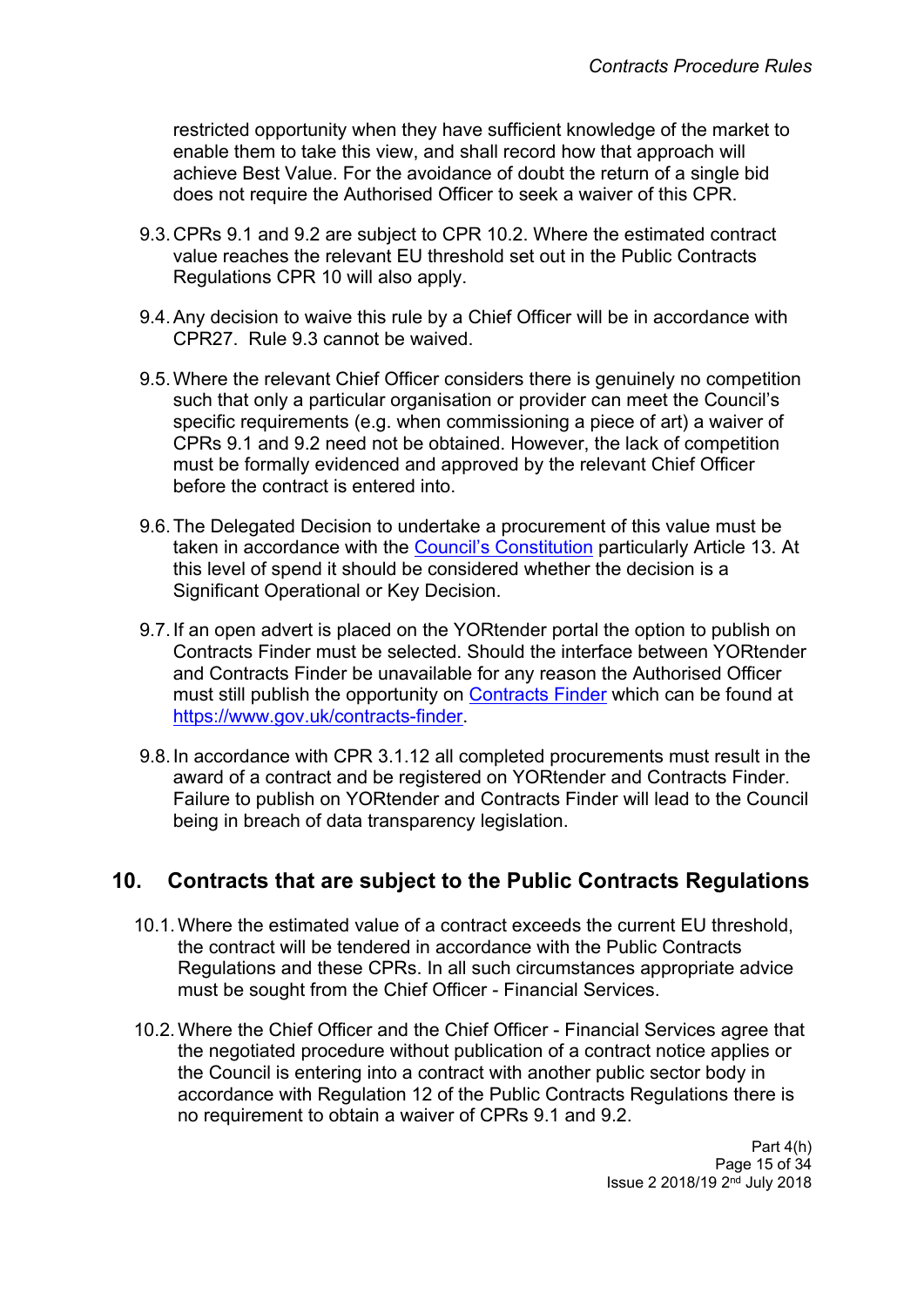- 10.3.All OJEU contract notices must also be published on Contracts Finder.
- 10.4.The current thresholds are:

| <b>Services</b>                                            | £181,302.00   |
|------------------------------------------------------------|---------------|
| Goods                                                      | £181,302.00   |
| Works                                                      | £4,551,413.00 |
| <b>Contracts for Social</b><br>and other specific services | £615,278.00   |

The thresholds are updated every two years with the next update due on the 1 January 2020.

- 10.5.Officers should note that there are specific rules in the Public Contracts Regulations covering Contracts for Social and other specific services. These include certain health, social, educational and other services. Above the threshold set out in CPR 10.4 these services must be procured following the placement of an OJEU contract notice or prior information notice and using a selection process that follows the principles of transparency and equal treatment and in particular covers the following:
	- 10.5.1. conditions for participation must be clear;
	- 10.5.2. time limits must be clear; and
	- 10.5.3. the award procedure must be clear.
- 10.6.Advice should always be sought from the Chief Officer Financial Services to ascertain whether the service you are procuring needs to be advertised in accordance with the Public Contracts Regulations and how a procurement for these services should be run.
- 10.7.Officers conducting above threshold procurements of goods, works and services should note that they must consider dividing contracts in to lots and justify any decision not to do so in either the procurement documents or the evaluation report and that all procurement documents must be published at the time that the OJEU contract notice is published in accordance with the Public Contracts Regulations.

## <span id="page-15-0"></span>**11. Pre-qualification**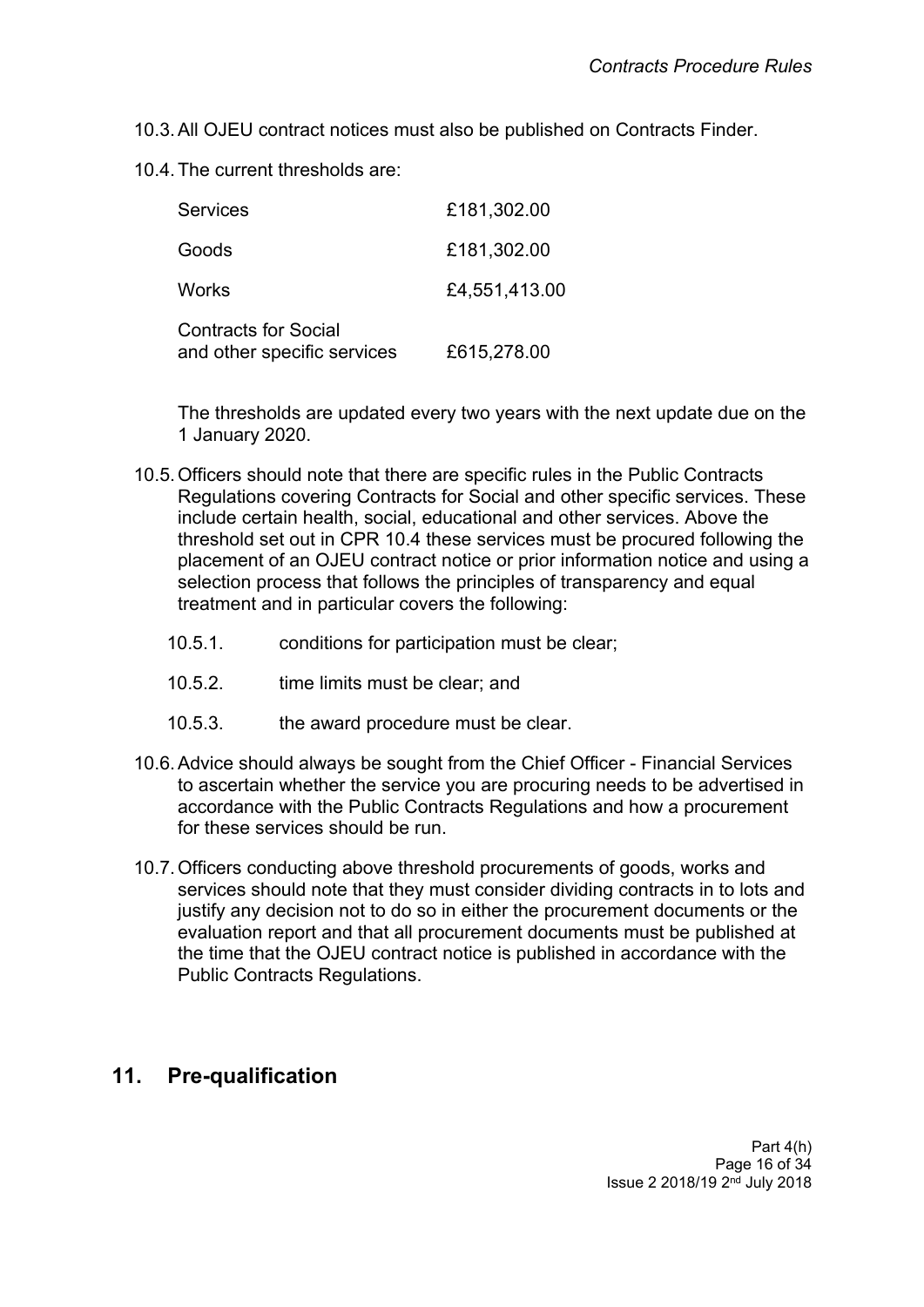- 11.1. In all procurements with a value of £181,302.00 or more the Council will only enter into a contract with a Contractor if it is satisfied as to the Contractor's eligibility, financial standing and technical capacity and CPRs 11.2 and 11.3 need to be followed when making this assessment.
- 11.2.[A](http://insite.leeds.gov.uk/toolkits/Pages/Delivering-a-procurement.aspx) Standard Selection [Questionnaire](http://insite.leeds.gov.uk/DoItOnline/Pages/default.aspx?ItemId=890) is used to assess a tenderer's ability to perform the contract in question (selection criteria) and must not be used to assess how a contractor will perform the contract (award criteria).
- 11.3.A template Selection [Questionnaire](http://insite.leeds.gov.uk/toolkits/Pages/Delivering-a-procurement.aspx) is available for use to determine the criteria under CPR 11.1
- 11.4. In all procurements with a value of less than £181,302 Authorised Officers need to decide whether it is necessary to assess a supplier's eligibility, financial standing and technical capacity. If the Authorised Officer decides that this assessment is necessary it must be carried out in compliance with CPRs 11.5.and 11.6.
- 11.5.Standard Selection Questionnaires are not allowed at this level of spend. Instead, suitability assessment questions must be included as part of the tender assessment.
- 11.6. A suitability assessment checklist table can be found [here](http://insite.leeds.gov.uk/Root%20document%20library/Below%20threshold%20suitability%20assessment%20(replacing%20PQQ)%20guidance%20V2.0%20FINAL%2009.09.2015.pdf) for quidance.

#### <span id="page-16-0"></span>**12. Invitation to Tender**

- 12.1.The invitation to tender will include parts 1 to 3 of the tender documents completed in accordance with the template documents. Note that there are different tender documents for use on [Midscale](http://insite.leeds.gov.uk/toolkits/Pages/Delivering-a-procurement.aspx) and Complex Projects (as assessed under PM Lite) and Small projects (as assessed under PM Lite) or projects that have a value of £100k or less that are suitable for non-complex procurement documentation.
- 12.2.The Authorised Officer will ensure that tenders are invited and Contracts are entered into on the Council's terms and conditions, set out at [part](http://insite.leeds.gov.uk/toolkits/Pages/Delivering-a-procurement.aspx) 3 of the tender [documents.](http://insite.leeds.gov.uk/toolkits/Pages/Delivering-a-procurement.aspx) They will be included with each purchase order or invitation to tender. Where this is not possible, because the Council's terms and conditions are not suitable or the Director wishes to use a Third Party Framework Agreement, and other terms and conditions are proposed, those terms and conditions must be approved in writing by PCS before they can be accepted.
- 12.3.The above CPRs 12.1 and 12.2 will not apply to:
	- 12.3.1. Construction and/or engineering contracts where bespoke conditions based on accepted standard form contracts are used such as JCT or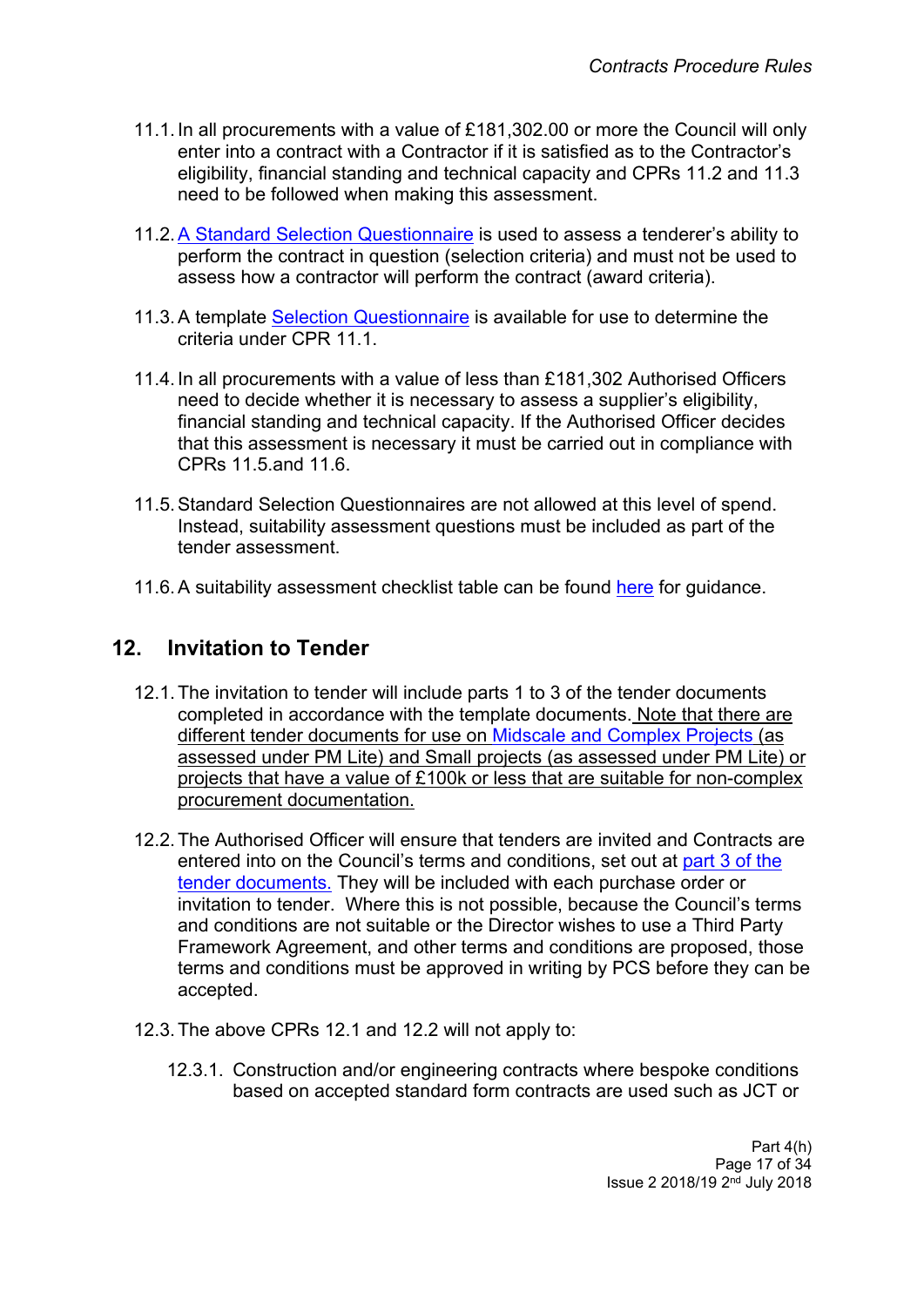NEC for example (the headings in volumes 1 and 2 must be considered but the documents themselves need not be used); and

- 12.3.2. Third Party Framework Agreements that have been approved under clause 12.2 in the past.
- 12.4.Where tenders for works are required the Authorised Officer will liaise with PCS to determine the most appropriate standard form of building contract to use.
- 12.5.Procurements can only be abandoned and / or re-tendered for proper justifiable reasons e.g. receipt of non-compliant tenders so genuine competition cannot be obtained or funding is withdrawn, and such proposed action must be subject to a formal decision categorised in accordance with Article 13 of the Constitution by the relevant Chief Officer.

## <span id="page-17-0"></span>**13. Pre-tender submission clarification**

13.1.Prior to the tender submission deadline either the Council or a tenderer may seek to clarify any aspects of the issued tender documentation. Adequate time must be allowed for both the clarification question and the response. Both the clarification question and response must be in writing and recorded in a log. A minimum of 5 days must be allowed between the last clarification question or response issued by the Council and the tender submission date (although note that different timescales apply to procurements that are subject to the Public Contracts Regulations and have required the publication of a contract notice). Except for a very limited set of circumstances both the question (anonymised) and the response should be issued to everyone who has been invited to tender. PCS can advise any officer who requires some assistance in relation to this rule.

## <span id="page-17-1"></span>**14. Submission, Receipt, Opening and Registration of Tenders**

#### 14.1.**All tenders**

14.1.1. Invitations to Tender for procurements that have a value of £10k or more (or £25K under CPR 7.2) must be transmitted electronically using YORtender; this includes mini competitions under Third Party Framework Agreements (subject to CPR 14.1.4 below). The use of YORtender is encouraged for all procurements.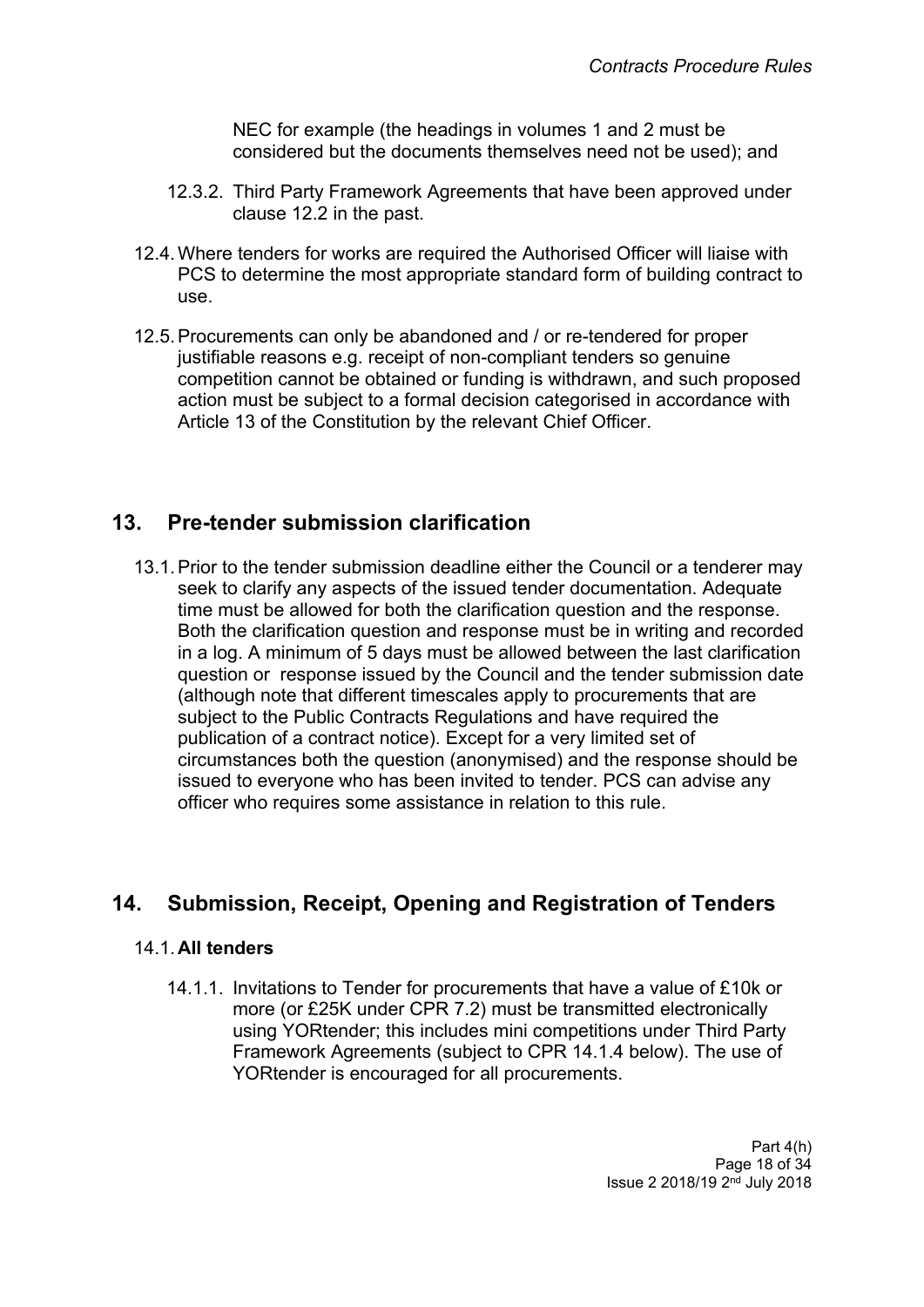- 14.1.2. E-mailed Tender [Documents](http://insite.leeds.gov.uk/toolkits/Pages/Delivering-a-procurement.aspx) or tender submissions are not acceptable for procurements that have a value of £10k or more.
- 14.1.3. The design of the Tender [Documents](http://insite.leeds.gov.uk/DoItOnline/Pages/Default.aspx?cat=Procuring%20and%20managing%20a%20contract) must be such that price documentation cannot be changed or substituted following submission of the Tender.
- 14.1.4. Procurements through framework agreements need not be advertised unless a mini-competition is required in which case they will be advertised in accordance with the provisions of the framework agreement. However, once complete, details of the contract must be registered on YORtender by the Authorised Officer.
- 14.1.5. Subject to CPR 16 no Tender submissions, or Standard [Selection](http://insite.leeds.gov.uk/DoItOnline/Pages/default.aspx?ItemId=890) [Questionnaire](http://insite.leeds.gov.uk/DoItOnline/Pages/default.aspx?ItemId=890) after the specified date and time for their receipt can be considered by the Council unless the delay is caused by a Council error such as temporary failure of the YORtender system in which case the Chief Officer - Financial Services may waive this CPR 14.1.5 if he believes it is reasonable to do so in all the circumstances.
- 14.1.6. Officers who have been involved in preparing Tender [Documents](http://insite.leeds.gov.uk/toolkits/Pages/Delivering-a-procurement.aspx) for procurements that have a value of over £100k must not be involved in the recording or opening of tenders. Only persons authorised by the relevant Chief Officer (as client), and by invitation of the Chief Officer - Financial Services will attend tender opening.
- 14.1.7. Tender submissions for procurements that have a value of over £100k will be opened by the Chief Officer - Financial Services. An immediate record will be made of the Tender submissions received including names, addresses, value and the date and time of opening.
- 14.1.8. With regard to the submission, receipt, opening and registration of tenders that have a value of less than £100K, in order to reduce the potential number of legal challenges the relevant Chief Officer must ensure that there is a system in place which has been approved by the Chief Officer - Financial Services, whereby the probity and transparency of the process cannot be called into question. It is recommended that a system is set up which replicates that used for Tenders as set out in CPRs 14.1.1 to 14.1.7 above.

#### 14.2.**Hard Copy Tendering**

14.2.1. The Council's method of tendering is by electronic means. However, in very exceptional circumstances (e.g. large construction contracts where there are a large amount of drawings required or where a tenderer doesn't have the capacity to tender electronically such as small community contracts), the Authorised Officer may allow the tenderers to submit a Tender in paper format. When conducting

> Part 4(h) Page 19 of 34 Issue 2 2018/19 2<sup>nd</sup> July 2018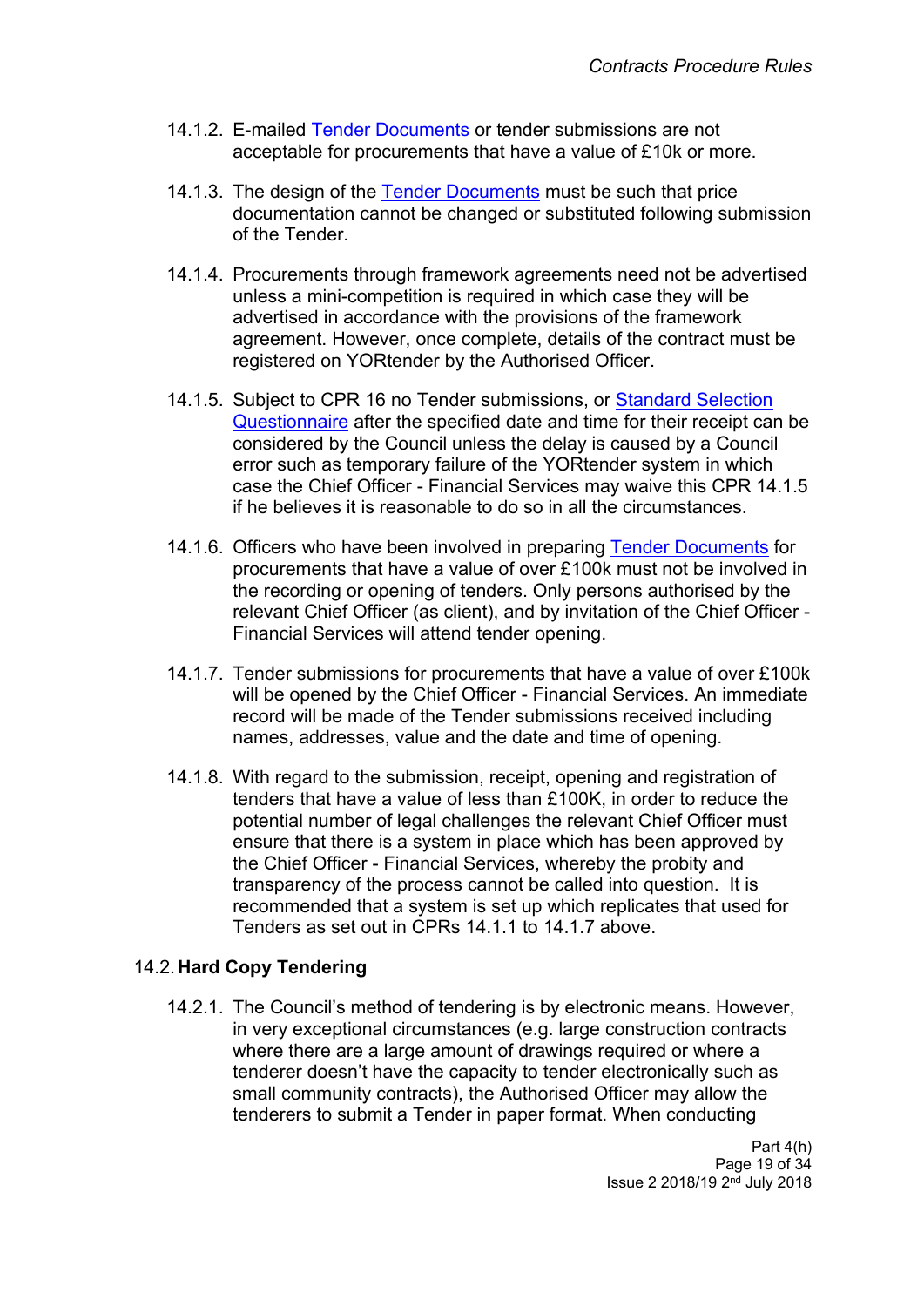procurements under CPR 10 Authorised Officers must comply with regulations 22 and 53 of the Public Contracts [Regulations](http://www.legislation.gov.uk/uksi/2015/102/contents/made).

# <span id="page-19-0"></span>**15. Tender Evaluation**

- 15.1.Selection and award criteria must be distinguished and highlighted as part of the tender documentation. The evaluation criteria will be predetermined and approved (as an administrative decision) by the relevant Chief Officer and disclosed to all tenderers through the Invitation to Tender documentation. The evaluation criteria should be disclosed along with weightings. In exceptional circumstances, where this is not possible, the evaluation criteria may be listed in order of importance. Published criteria may not be changed and will apply throughout all stages of a procurement. The evaluation criteria and methodology must be set in accordance with the Public Contracts Regulations (including an assessment of cost effectiveness such as lifecycle costing) and the principles set out in the tender [evaluation](http://insite.leeds.gov.uk/Root%20document%20library/Tender%20evaluation%20guidance.pdf) guidance.
- 15.2.The price element of evaluation will always be 40% or greater. Any decision to waive this rule by a Chief Officer will be in accordance with CPR27 and must be justified in the circumstances. Authorised Officers should always consider whether a 'price –quality separated' approach may be applicable. This involves the first stage being a quality assessment which tenderers either pass or fail. Tenderers who pass are then assessed purely on price.
- 15.3.All contracts must be awarded on the basis of the offer which represents Best Value<sup>6</sup> to the Council and in accordance with CPR 18.

# <span id="page-19-1"></span>**16. Errors in Tender Submissions**

- 16.1.Where a tenderer has made a genuine error they may be given an opportunity to correct that error prior to tender evaluation. If correction is permitted the tenderer must submit, supplement, clarify or complete the relevant information or documentation within a strict time limit that represents the minimum time that a tenderer needs to make the correction.
- 16.2. If a tender submission is incomplete or has specific documents missing and correction is permitted the tenderer must submit, supplement, clarify or complete the relevant information or documentation within a strict time limit

<sup>&</sup>lt;sup>6</sup> Note that this does not prohibit "price only" if a price only assessment will provide Best Value on that particular procurement.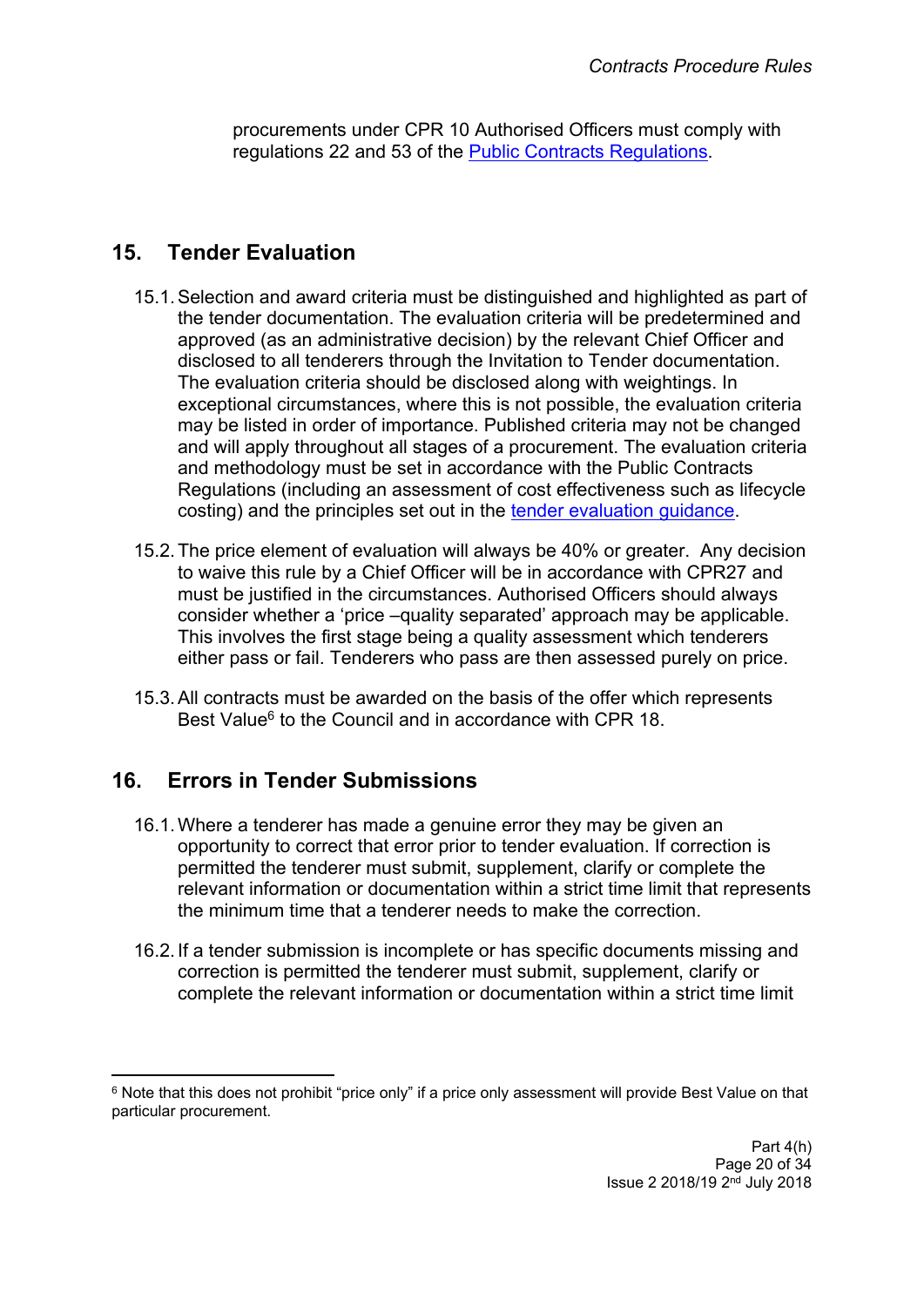that represents the minimum time that a tenderer needs to make the correction.

- 16.3.Other errors in tender submissions must be dealt with either by asking the tenderer to confirm that they will honour their tender submission despite the error or if not withdraw the tender from the procurement process.
- 16.4. If a tenderer uploads documents onto YORtender which cannot subsequently be opened by the Council at the tender opening ceremony, the Authorised Officer should ask the tenderer to re-submit its documents to them in a format that can be accessed by the Authorised Officer. This resubmission may be by e-mail but an Authorised Officer's individual e-mail account should not be used for this purpose. All correspondence of this nature should be sent to a regularly monitored project, team or directorate mail box.
- 16.5. Tender [Documents](http://insite.leeds.gov.uk/toolkits/Pages/Delivering-a-procurement.aspx) must state how errors in tenders will be dealt with. Whichever process is followed it must be transparent and fair to all tenderers.
- 16.6. If a Contractor agrees to stand by an error which will cast doubt on its ability to perform the contract, or to the standard required, or may result in legal dispute, then authority should be granted by the relevant Chief Officer before a tender is accepted on this basis. A copy of the report and decision must be sent to the Chief Officer - Financial Services for monitoring purposes.

## <span id="page-20-0"></span>**17. Post Tender Clarification and Negotiation**

- 17.1.Post tender submission the Council may ask tenderers to clarify any aspects of the submitted tender but only if it is genuinely unclear. If the submission is clear but wrong this is not clarification. If any amended or new documentation is submitted as part of a clarification response it must only clarify the original response and not contain any new information. Anything that is submitted and goes above and beyond clarification must be disregarded in the evaluation and a note made to that effect. All clarifications and responses must be in writing and recorded in a log.
- 17.2. There are specific rules in the Public Contracts Regulations dealing with the negotiated procedure without publication of a notice, the competitive procedure with negotiation, the competitive dialogue procedure, the innovation partnership procedure and the procurement of Social and Other Specific Services (as defined in the Public Contracts Regulations). Authorised Officers are expected to take advice from the Chief Officer - Financial Services when using these procedures. The Council may clarify, specify and fine tune final tenders and submissions that are received through the competitive dialogue procedure and (for this procedure only) can enter into negotiations with the best value tenderer to confirm financial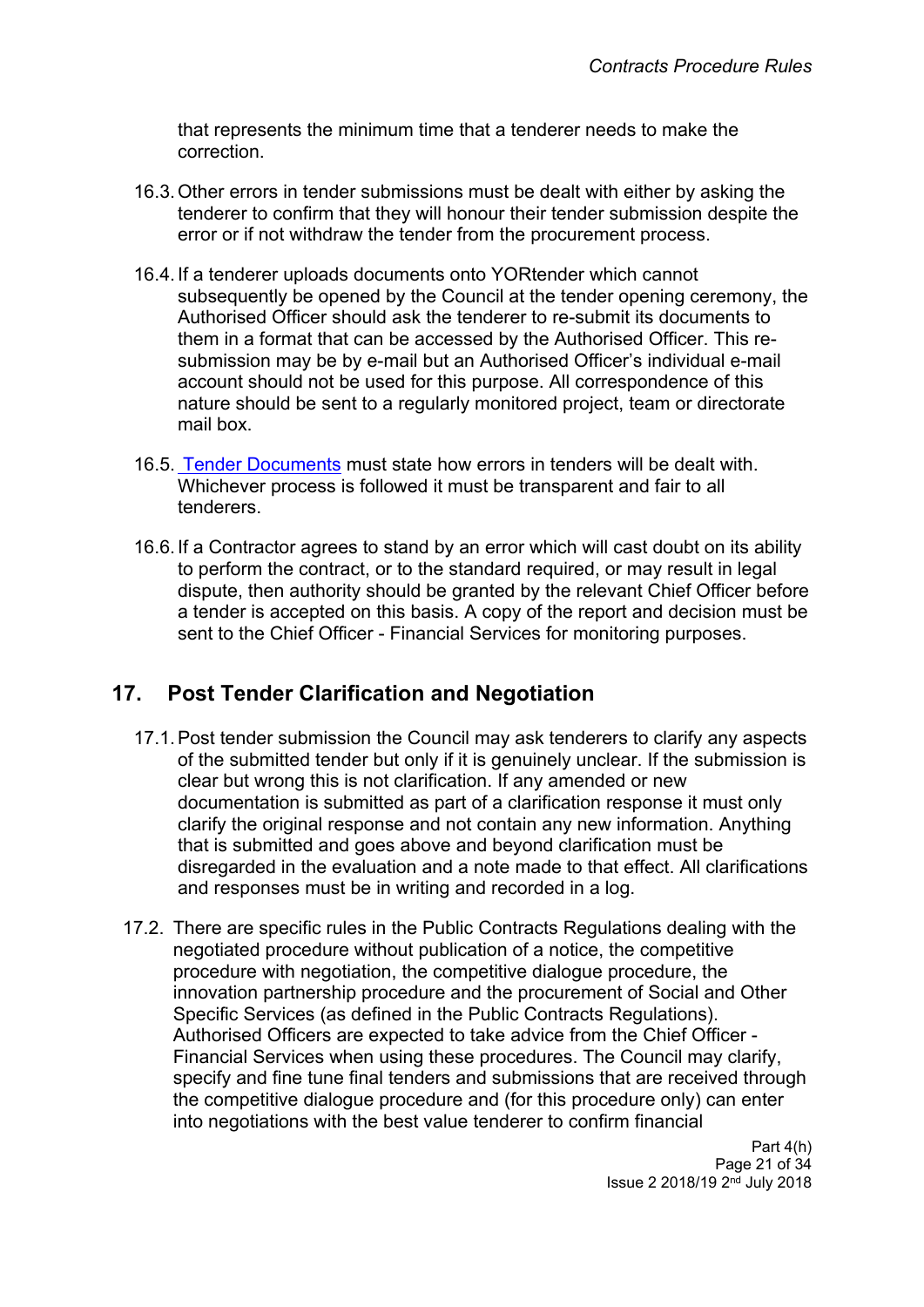commitments or other terms contained in the tender by finalising the terms of the contract, provided this does not have the effect of materially modifying essential aspects of the tender and does not distort competition or cause discrimination.

- 17.3. Officers must ensure that CPRs 17.1 and 17.2 are not used to permit either pre or post final tender submission negotiation. The PCS should be contacted if there is any doubt as to whether something is clarification or negotiation.
- 17.4. Where procurements are conducted outside the Public Contracts Regulations, such as below threshold contracts, the Authorised Officer may seek authority to enter into negotiations if he/she considers that it is in the Council's interest to do so in which case the following rules will apply:
	- 17.4.1. approval to waive CPR 3.1.20 and enter into negotiations will be sought in writing from the relevant Chief Officer through a Delegated Decision;
	- 17.4.2. negotiations will be conducted on behalf of the Council by at least two appropriately trained Officers from the service directorate concerned. The Chief Officer - Financial Services will be invited to send a representative to the negotiation meetings. A full written record will be kept of the results of the negotiations;
	- 17.4.3. an amended tender following negotiations under this rule 17 will not be accepted unless it can be shown that it provides Best Value to the Council.

## <span id="page-21-0"></span>**18. Awarding Contracts**

- 18.1.A contract will only be awarded subject to the tender evaluation criteria. Where a tender is to be evaluated on price only the Contract must be awarded to the tenderer submitting the lowest price. Where a tender is to be evaluated on quality only the Contract must be awarded to the tenderer submitting the highest scoring tender.
- 18.2.Where a Contract is to be awarded on the basis of a price/quality evaluation and the difference between the value of the lowest priced tender and the highest scoring submission is more than 5%, the Authorised Officer must report this fact to the officer who is taking the Delegated Decision to award the contract. This should be done by including a clear statement in the contract award decision report.
- 18.3.Where the winning Contractor has identified itself as being within the scope of IR35 Legislation via the tender process the Authorised Officer must check the Contractors [employment](https://www.gov.uk/guidance/check-employment-status-for-tax) status for tax on the HMRC [website](https://www.gov.uk/guidance/check-employment-status-for-tax) to

Part 4(h) Page 22 of 34 Issue 2 2018/19 2<sup>nd</sup> July 2018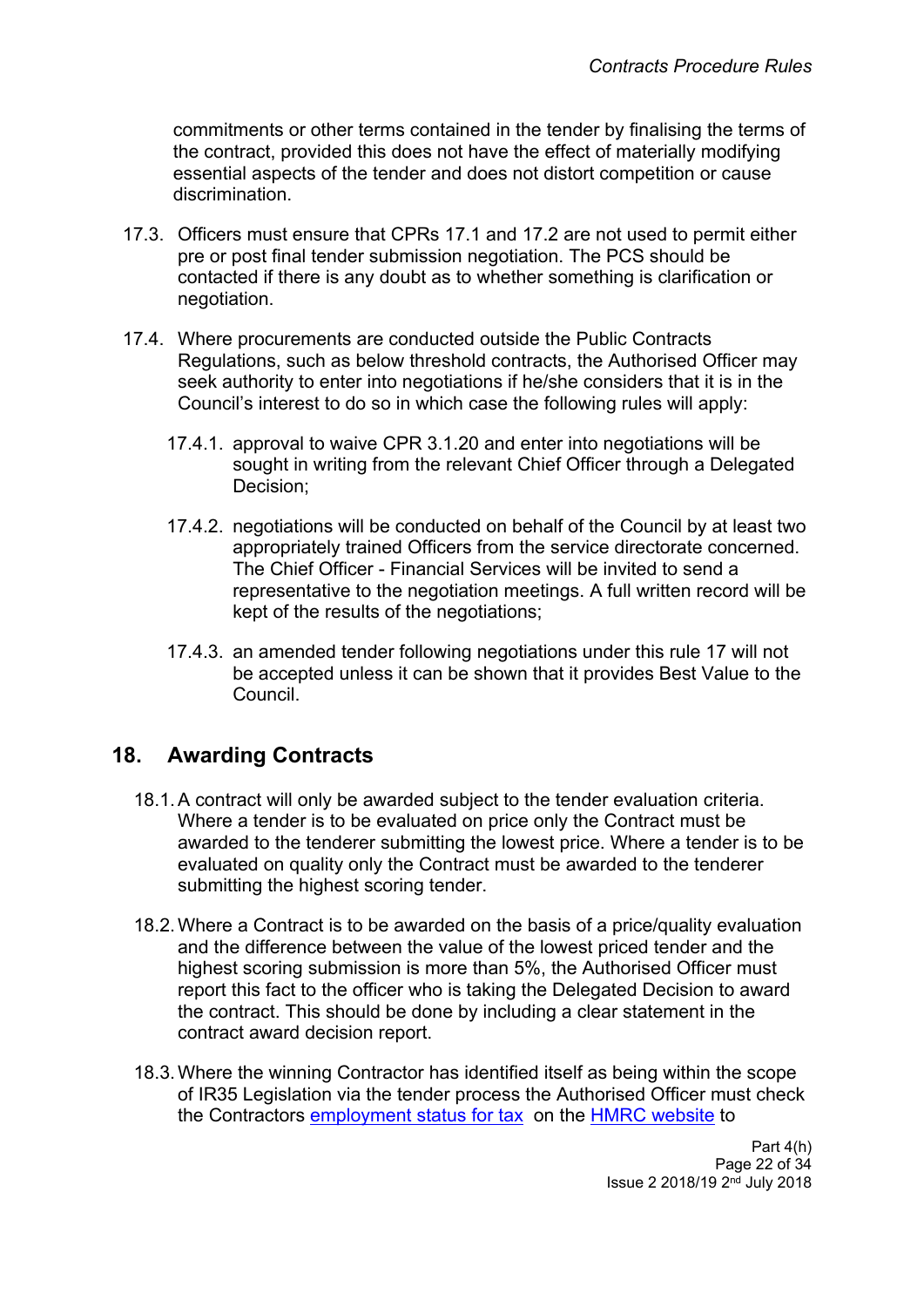determine whether the Contractor should be paid via the Council's payroll system or via the raising of an invoice on the Financial Management System.  $<sup>7</sup>$  Advice must be sought from the Taxation Manager if there is any doubt</sup> about the application of this CPR.

- 18.4.Contracts with a value above £100k will be executed in accordance with Article 14.5 of the Council's Constitution by officers with the requisite delegated authority to do so within the PCS.
- 18.5.Contracts with a value up to and including £100k which are based on the Council's standard terms and conditions, or on formally approved submitted terms and conditions, may be awarded and signed by an Officer with the requisite delegated authority to do so within the relevant service directorate.
- 18.6.The Delegated Decision to award a contract will be made in accordance with the [Assurance](http://teams.leeds.gov.uk/services/PublicPrivatePartnershipsUnit/constructionandhousing/HOUSING%20LEEDS/06%20-%20EFFECTIVE%20PROC/00-CPRS-STRAT-ASSURANCE%20DOCS/Assurance%20Guide/Assurance%20guide%20word09.02.15.docx) Guide and the sub-delegation schemes that are in place. This report should give details of the reasons why tenders, if any, were disqualified and the reasons for the selection of Contractor(s). If the procurement is being carried out under CPR 10 regulation 84 of the [Public](http://www.legislation.gov.uk/uksi/2015/102/contents/made) Contracts [Regulations](http://www.legislation.gov.uk/uksi/2015/102/contents/made) must be adhered to. Find guidance on the reports requirements [here.](http://insite.leeds.gov.uk/DoItOnline/Do%20it%20online%20forms/Tender%20report%20guidance%20V2%200%20PUBLISH.docx)
- 18.7.The Council will only award a contract where it represents Best Value. Where the Public Contracts Regulations do not apply and a 2 stage process is adopted whereby the mechanism for the costs of completing stage 2 of the Contract aren't included in the costs of completing phase 1 of the Contract the relevant Chief Officer will be entitled to allow the same Contractor that completed stage 1 to continue with stage 2 without submitting stage 2 to another formal tendering exercise providing that a Delegated Decision is taken confirming that Value for Money will be achieved by following this route and the original tender documentation made it clear that the Council reserved the right to do this.
- 18.8. Letters of Intent will only be used in very exceptional circumstances and following a Delegated Decision. Where the terms and conditions of Contract are not fully agreed no Contractor will be allowed to commence delivery of goods, works or services until a full risk assessment has been carried out by the Authorised Officer as to the possible implications to the Council of the Contractor being allowed to commence work before the Contract terms and conditions have been finalised. It is recommended that advice is taken from the Chief Officer - Financial Services prior to entering into a Letter of Intent.

<sup>7</sup> See appendix 1 to these CPRs which summarise the process to be followed by the Authorised Officer in these circumstances.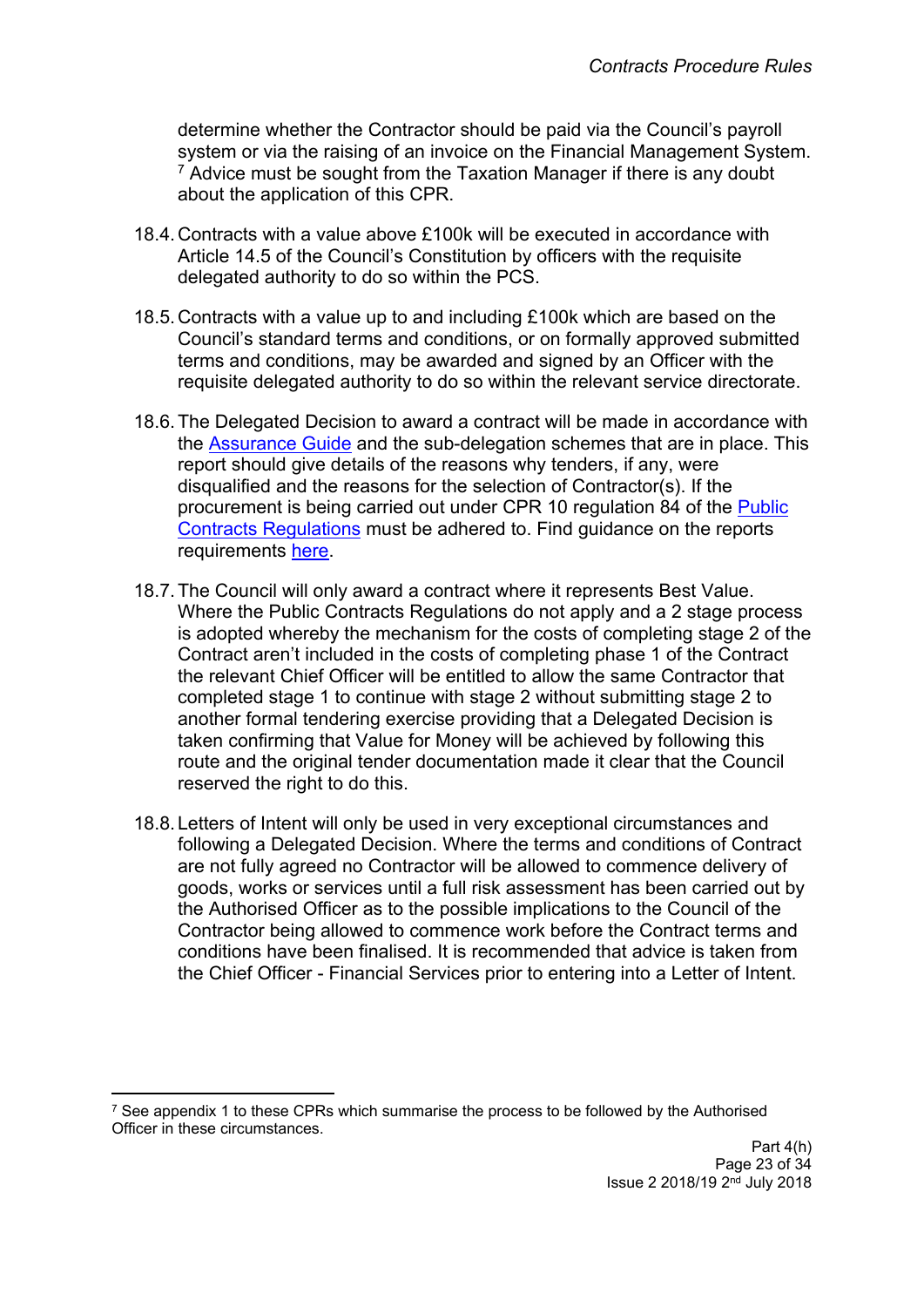# <span id="page-23-0"></span>**19. Debriefing and Publishing**

- 19.1.A Contract subject to the Public Contracts Regulations can only be awarded following a communication to all unsuccessful tenderers and a 10 day standstill period. Failure to comply can result in a challenge and the contract being set aside. The Chief Officer - Financial Services is responsible for issuing such communications on instruction from the relevant Chief Officer.
- 19.2. In all cases, the Authorised Officer responsible for each procurement will provide information and offer a de-briefing in accordance with CPR 3.4.
- 19.3.The Authorised Officer must provide the Chief Officer Financial Services with the details of the successful tenderer, tendered price and nature of the contract to allow the Chief Officer - Financial Services to carry out thier obligations under CPR 4.2.

## <span id="page-23-1"></span>**20. Contract Management**

20.1.The relevant Chief Officer is responsible for ensuring that the Contract is managed appropriately and to consider any guidance issued by PCS in relation to contract management plans.

## <span id="page-23-2"></span>**21. Contract Extension and Variations**

#### Extensions

- 21.1.Contract extensions are only permitted if they are put in place before the contract expiry date and where the proposed extension is in accordance with the contract terms. Prior to seeking approval from the relevant Chief Officer to take up a contract extension the Authorised Officer must comply with the requirements of CPR 3 to establish whether the extension will deliver Best Value. This process must be recorded in writing.
- 21.2.Any Contract extension must be approved by and dealt with by the relevant Chief Officer. The Chief Officer - Financial Services must be consulted if the extension relates to a Midscale or Complex Project. However, this is optional at the relevant Chief Officer's discretion for other projects. The decision to extend a contract will be treated as a new decision that is not a consequence of the initial decision to procure, it may be an Administrative or Significant Operational or Key decision, depending on value and impact of the decision (refer to Article 13).
- 21.3.All extensions to any Council contracts must be in writing and reported to the Chief Officer - Financial Services in order that YORtender can be updated. Extensions of a Contract that are categorised as "variations" in the Contract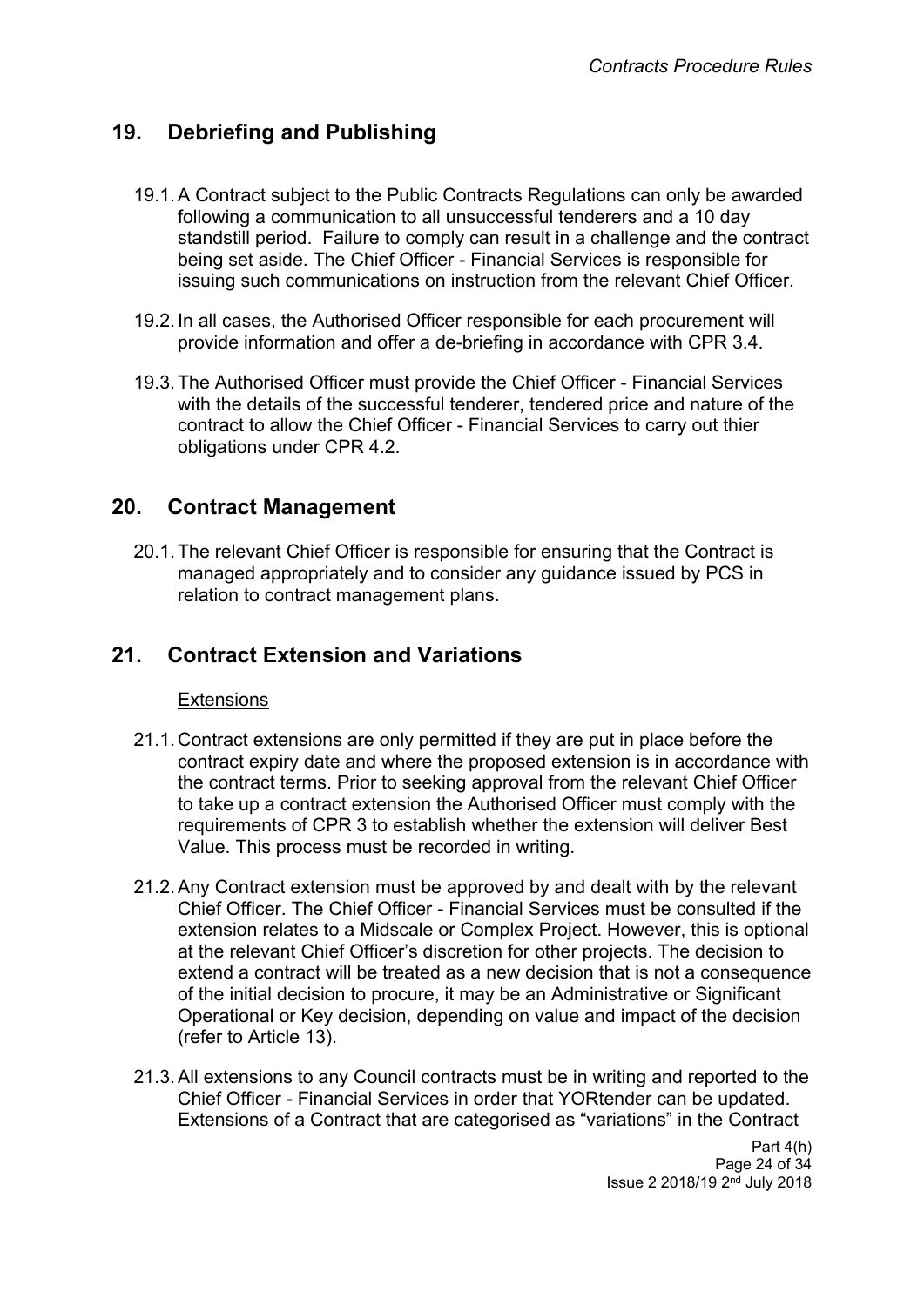terms and conditions will be governed by rules 21.5 to 21.9 and CPR 21.1 and 21.2 will not apply.

21.4.Once a Contract has expired it cannot then be extended.

#### Variations

- 21.5.Variations to capital project procurements will be dealt with in accordance with these Contracts Procedure Rules and Rule 10 (Capital Expenditure) of the Council's Financial [Regulations](http://democracy.leeds.gov.uk/documents/s113265/financial%20regulations.pdf). Variations in relation to revenue Contracts will be dealt with in accordance with these Contract Procedure Rules and Rule 1 (Purchase and Payment for Goods and Services) of the Financial Regulations.
- 21.6.All Contract variations must be carried out
	- 21.6.1. within the scope of the original Contract. Contract variations that materially affect or change the scope of the original Contract are not allowed; and
	- 21.6.2. following consideration as part of the Category planning process.
- 21.7.All Contract variations must be in writing and signed by both the Council and the provider except where different provisions are made within the Contract documentation. The value of each variation must be assessed by the Authorised Officer and a Delegated Decision taken by the relevant Chief Officer. The Chief Officer - Financial Services must be consulted if: (i) the variation relates to a Midscale or Complex Project and involves a change to the terms and conditions of the contract (rather than the scope or price); and (ii) if there is any possibility that CPR 21.9 might apply. This is optional at the relevant Chief Officer's discretion for other projects.
- 21.8.Where appropriate (taking into account any change in contract value, contract term, range of services provided etc.) contract variations must be reported to the Chief Officer - Financial Services in order that YORtender can be updated.
- 21.9.A new procurement is required in case of material change where one or more of the following conditions are met:
	- 21.9.1. The variation introduces conditions which, had they been part of the initial procurement exercise, would have allowed for the admission of other tenderers than those initially selected or for the acceptance of an offer other than that originally accepted or would have attracted additional participants in the procurement procedure;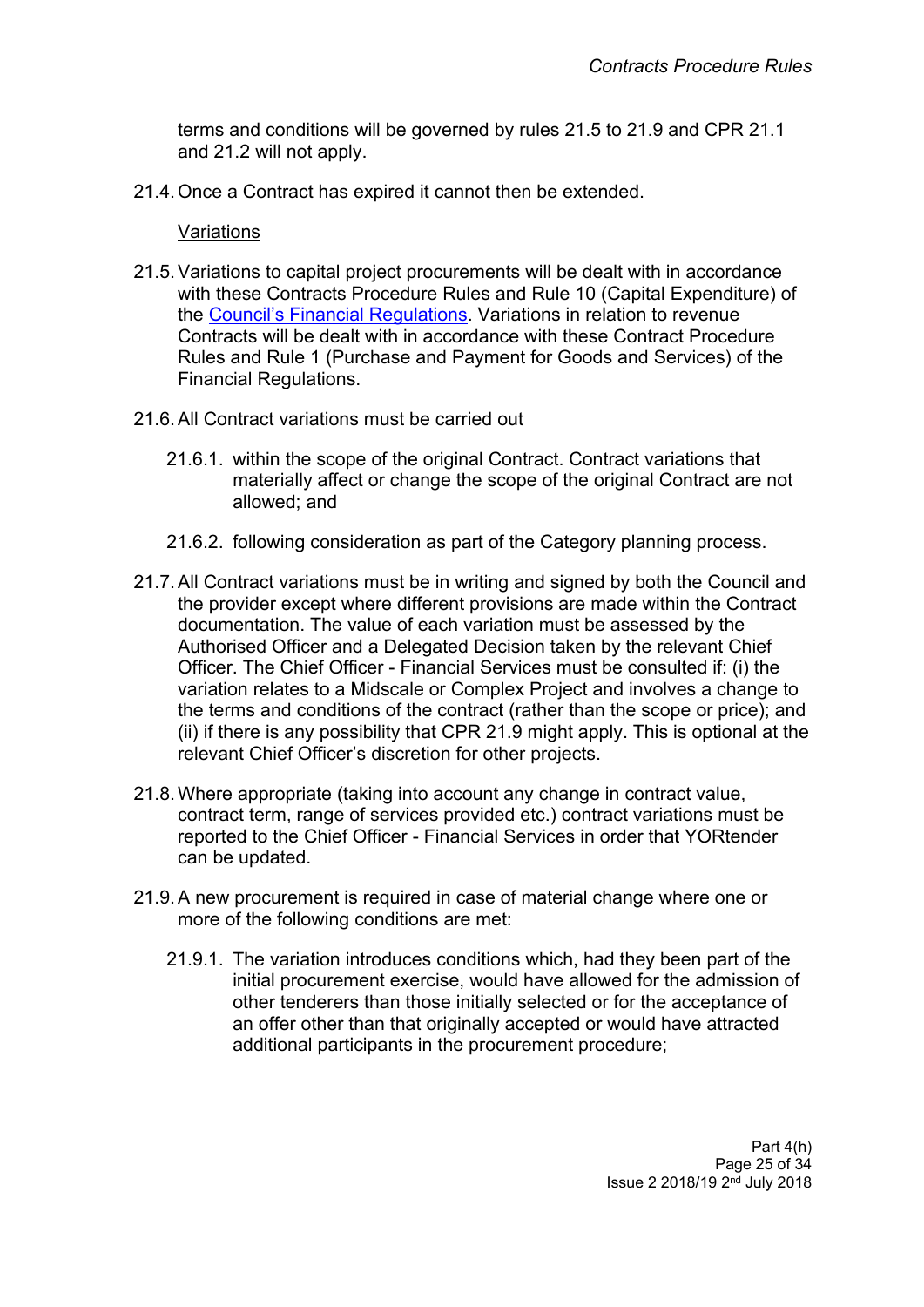- 21.9.2. The variation increases the value of the contract or the framework agreement substantially in favour of the provider in a manner which was not provided for in the initial contract or framework agreement;
- 21.9.3. The modification extends the scope of the contract or framework agreement considerably.
- 21.10. You must consult the Chief Officer Financial Services if you are considering varying a Contract that you have procured under CPR 10.

#### Transfer of contracts – novation and assignment

21.11 Transfer, assignment and novation of contracts can only be carried out by PCS. The Authorised Officer should contact the relevant category manager in PCS in the first instance.

#### <span id="page-25-0"></span>**22. Termination of Contract**

22.1.Any Contract will only be terminated early if this action is authorised by the relevant Chief Officer through a Delegated Decision. A copy of the report and decision for termination of any contract exceeding £100k in value must be sent to the Chief Officer - Financial Services for monitoring purposes. All termination letters under this rule will be drafted and issued via the PCS in conjunction with the Authorised Officer.

#### <span id="page-25-1"></span>**23. Nominated and Named Sub-Contractors**

23.1. If a sub-contractor or sub-consultant is to be nominated or named to a main Contractor, they must have been procured in accordance with these Contracts Procedure Rules and the terms of the tender and appointment must be compatible with the main contract.

#### <span id="page-25-2"></span>**24. Consultants**

#### **Procurement of Consultants**

24.1.Consultants who are individuals, but trade as their own businesses (private service companies), must not be engaged through a contract for services to cover any temporary or permanent posts.

#### **Procurement by Consultants**

24.2.A waiver of CPR 3.1.20 and a decision not to use an ISP under CPR 3.1.4 must be authorised as a Delegated Decision by the relevant Chief Officer before the Council uses consultants to act on its behalf in relation to any

> Part 4(h) Page 26 of 34 Issue 2 2018/19 2<sup>nd</sup> July 2018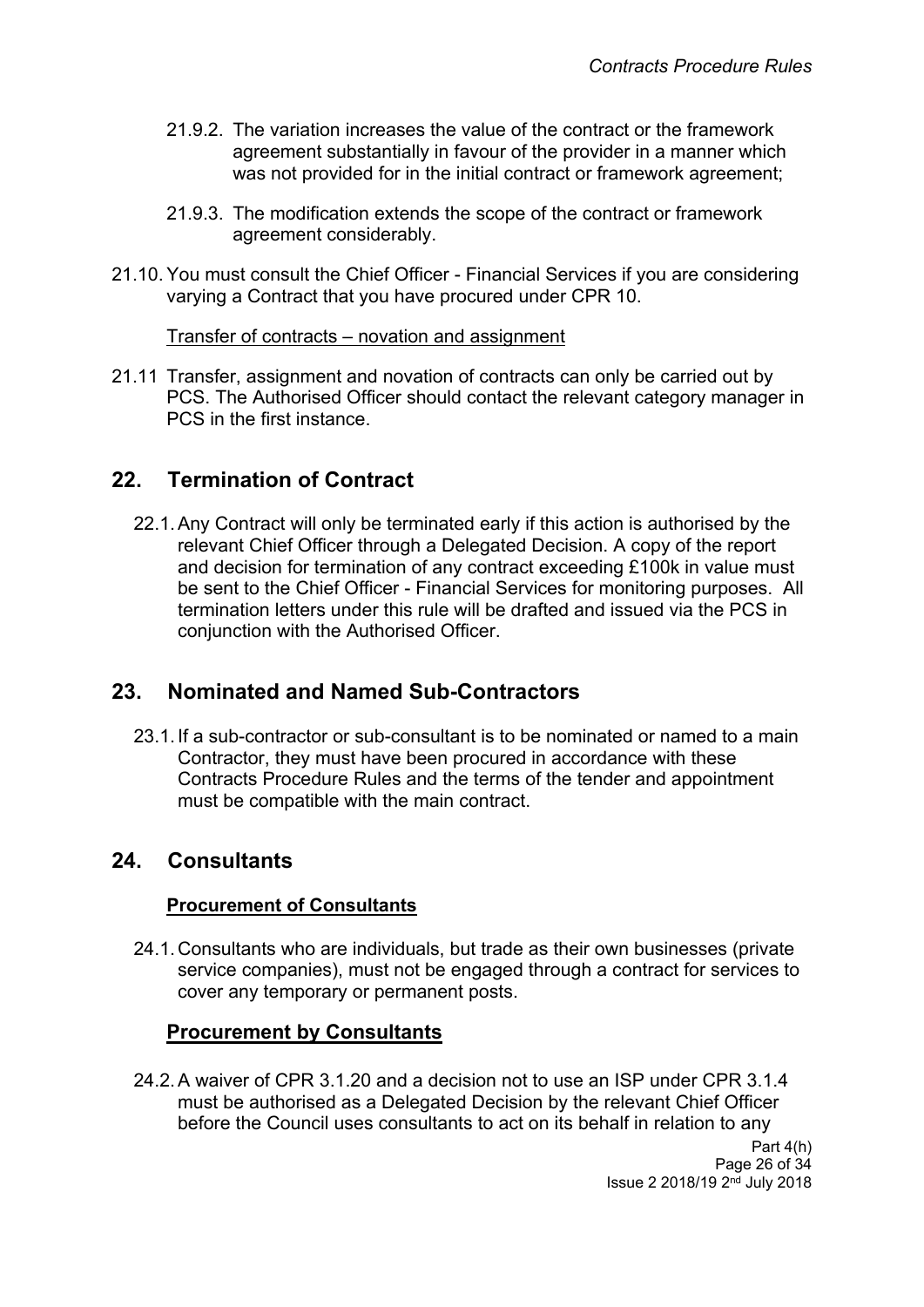procurement. The report must set out why it is necessary to use consultants to manage the procurement. A copy of the report and the decision must be sent to the Chief Officer - Financial Services for monitoring purposes.

24.3.The Authorised Officer will ensure that the consultants carry out any procurement in accordance with these Contracts Procedure Rules, and that no conflict of interest arises. No consultant will make any decision on whether to award a Contract or to whom a Contract should be awarded.

## <span id="page-26-0"></span>**25. Emergencies**

25.1. In the case of emergencies that impact on a contract or a procurement, the Authorised Officer should first and foremost consider the health and safety of individuals and take action accordingly. This may involve for example, taking the necessary steps to secure a building or prevent the ingress of water. The Council has in place a series of emergency procedures set out in the [Emergencies](http://insite.leeds.gov.uk/Root%20document%20library/2.%20Emergencies%20Handbook.pdf) Handbook which should be followed. At the first available opportunity the situation should be discussed with the Chief Officer - Financial Services and future actions agreed.

# <span id="page-26-1"></span>**26. Record and Document Retention and Control**

26.1.Authorised Officers are responsible for keeping documents and records relating to each procurement and updating YORtender and FMS in accordance with i) the Council's corporate document retention policy and ii) the requirements of the [Assurance](http://teams.leeds.gov.uk/services/PublicPrivatePartnershipsUnit/constructionandhousing/HOUSING%20LEEDS/06%20-%20EFFECTIVE%20PROC/00-CPRS-STRAT-ASSURANCE%20DOCS/Assurance%20Guide/Assurance%20guide%20word09.02.15.docx) Guide.

# <span id="page-26-2"></span>**27. Waiver of Contracts Procedure Rules**

27.1.Waivers of the Contracts Procedure Rules are only permitted in very exceptional circumstances and only the rules set out at CPR 1.3 can be waived. The Delegated Decision must demonstrate clearly the exceptionality of the circumstances. The relevant service directorate Chief Officer will take the Delegated Decision by completing a delegated decision notice following the receipt of a Waiver Report in the form set out in the [Waiver](http://insite.leeds.gov.uk/DoItOnline/Do%20it%20online%20forms/Waiver%20report%20guidance%20V3%200%20PUBLISH.docx) Report [Template.](http://insite.leeds.gov.uk/DoItOnline/Do%20it%20online%20forms/Waiver%20report%20guidance%20V3%200%20PUBLISH.docx) A copy of the report and the delegated decision notice must be forwarded to the Chief Officer - Financial Services for monitoring purposes. The rest of the CPRs will still apply to the procurement including the requirement to enter into a contract and if it has a value of £10k or more to register it on YORtender.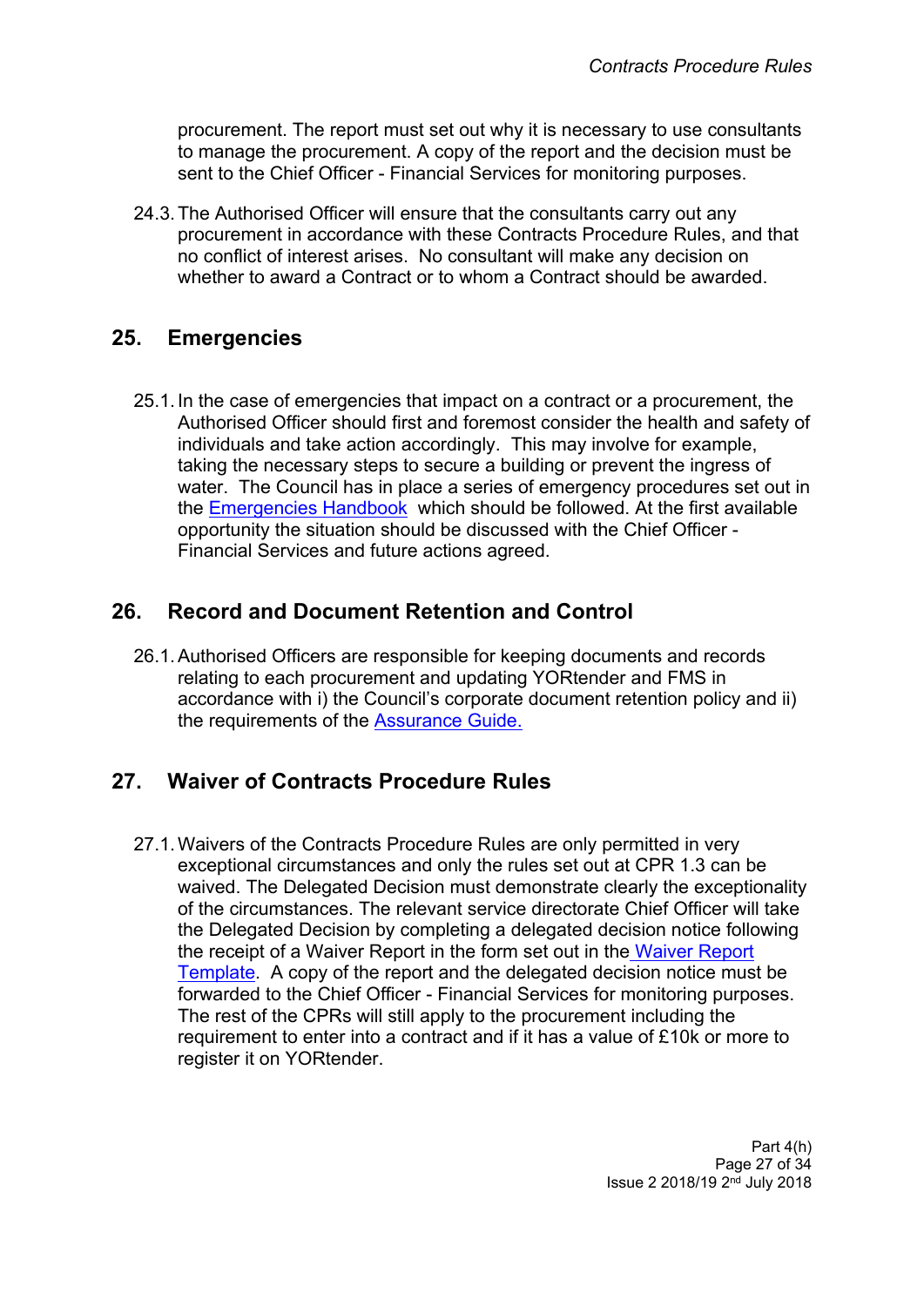27.2.The report of the Chief Officer will set out the financial, legal, risk and equality implications of the waiver sought<sup>8</sup>. The Chief Officer will consider whether the Chief Officer - Financial Services's comments and advice should be sought in accordance with CPR 1.3. The Chief Officer should consider what sort of Delegated Decision is being taken. Any decision to procure that includes a waiver of the CPRs will be a Significant Operational decision as a minimum.

## <span id="page-27-0"></span>**28. Contract Disputes and Claims**

- 28.1.The Chief Officer Financial Services and the City Solicitor will be kept informed at all times of all contractual claims worth more than £100k whether by or against the Council.
- 28.2.Planning, relationship management, risk management and active contract management should be used to keep contract disputes to a minimum. The dispute resolution procedure set out in the Contract should be followed in the event of a contract dispute arising.
- 28.3.Further guidance on how to manage contract claims can be obtained from PCS.

# <span id="page-27-1"></span>**29. Contract Exit**

An Exit Plan, which can cover one or more Contracts, must be prepared for every Contract well in advance of contract expiry. It is recommended that this should be put in place at least 6 months in advance in order to allow for the approvals and pre-planning process and any re-procurement. A template exit plan is available from the [intranet.](http://insite.leeds.gov.uk/DoItOnline/Pages/Forms-and-guidance.aspx?cat=Procuring%20and%20managing%20a%20contract)

## <span id="page-27-2"></span>**30 Concessions**

- 30.1 The Concession Contracts Regulations 2016 apply to concessions with a value exceeding approximately five million euros and can be found here: <http://www.legislation.gov.uk/uksi/2016/273/introduction/made>
- 30.2 Officers should note that if the resulting contract would be a mix of services, works and a concession, the Public Contracts Regulations shall apply.

<sup>&</sup>lt;sup>8</sup> If this is already set out in the Category Plan the report can cross refer to the plan.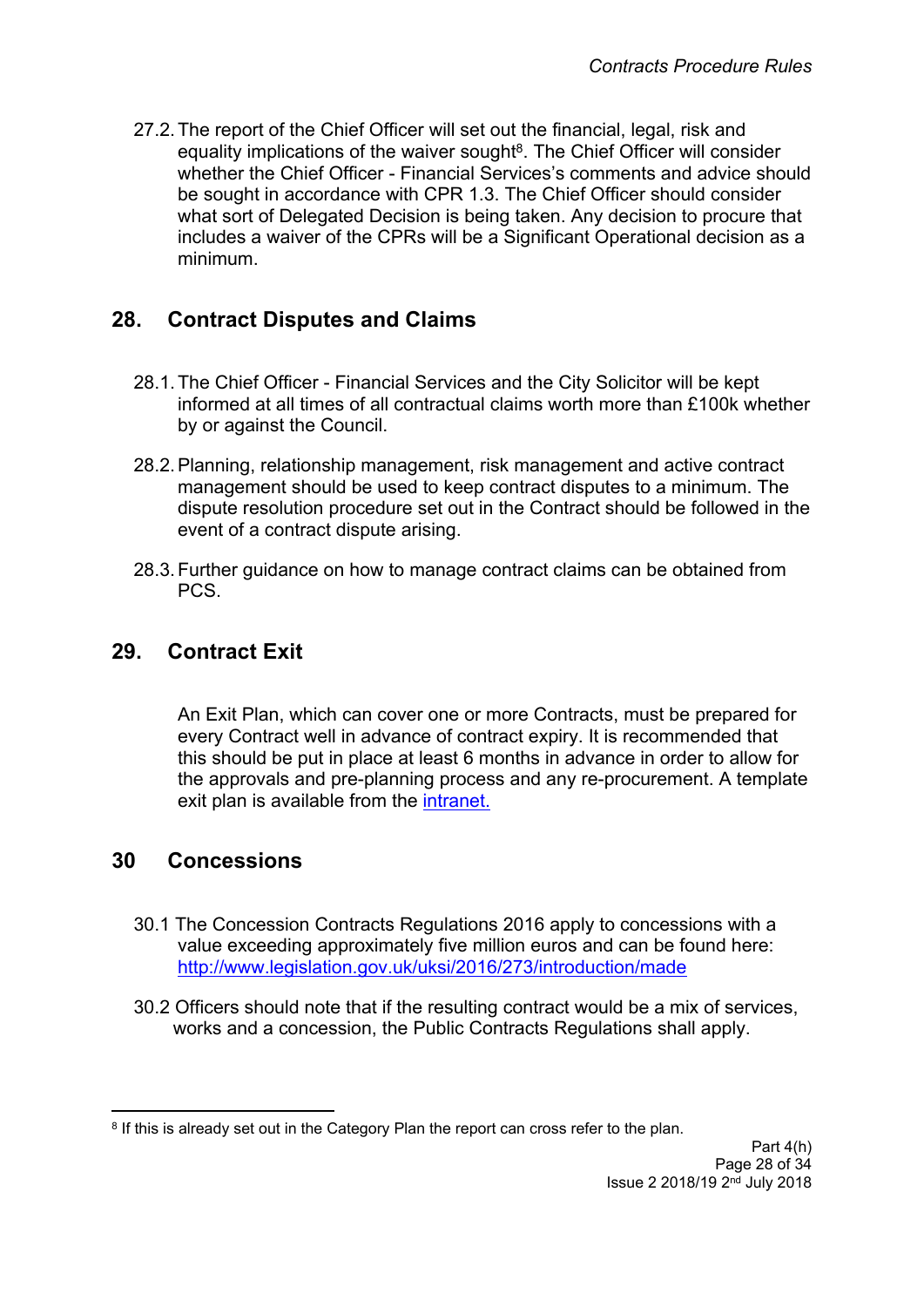30.3 When letting concessions you must comply with the Concession Contracts Regulations 2016 where they apply. If there is any inconsistency between the CPRs and these regulations, the regulations apply.

# <span id="page-28-0"></span>**Definitions**

"**Assurance Guide**" means the Assurance Compliance and Governance Guide for Projects and Procurement;

"**Authorised Officer**" means a person authorised by the relevant Chief Officer to act on the Council's behalf;

"**Best Value**" means the optimum combination of whole life costs, quality and benefits to meet the customer's requirement. Selecting tenders on this basis will meet the requirement to select the most economically advantageous tender under the EU Procurement Rules

"**Category Plan**" means strategic planning of the category, at a category or subcategory level, including review of the current position, constraints and opportunities, desired outcomes, options and actions. The [template](http://insite.leeds.gov.uk/DoItOnline/Pages/default.aspx?cat=Procuring%20and%20managing%20a%20contract) plan should be used in all cases except where an alternative approach (having the same effect) forms part of external funding or joint procurement requirements;

"**Category"** will include each category identified in the list published from time to time at appendix 2 of the [Procurement](http://www.leeds.gov.uk/docs/Procurement%20Strategy%20V1.0%20PUBLISH%2030.09.2013.pdf) Strategy by the Chief Officer - Financial Services;

"**Chief Officer**" means the head of the procuring directorate and includes the Chief Executive, Assistant Chief Executive, City Solicitor, Directors, and Chief Officers with appropriate delegations and sub-delegations;

"**Chief Officer - Financial Services"** means the Chief Officer - Financial Services who is responsible for the procurement function on behalf of the Council and includes any Officer within PCS who carries out the functions of the Chief Officer - Financial Services under these CPRs;

"**Constitution"** the Council's [constitution](http://www.leeds.gov.uk/council/Pages/Constitution.aspx) which is available on the internet and sets out the rules that the Council and all Council employees must follow;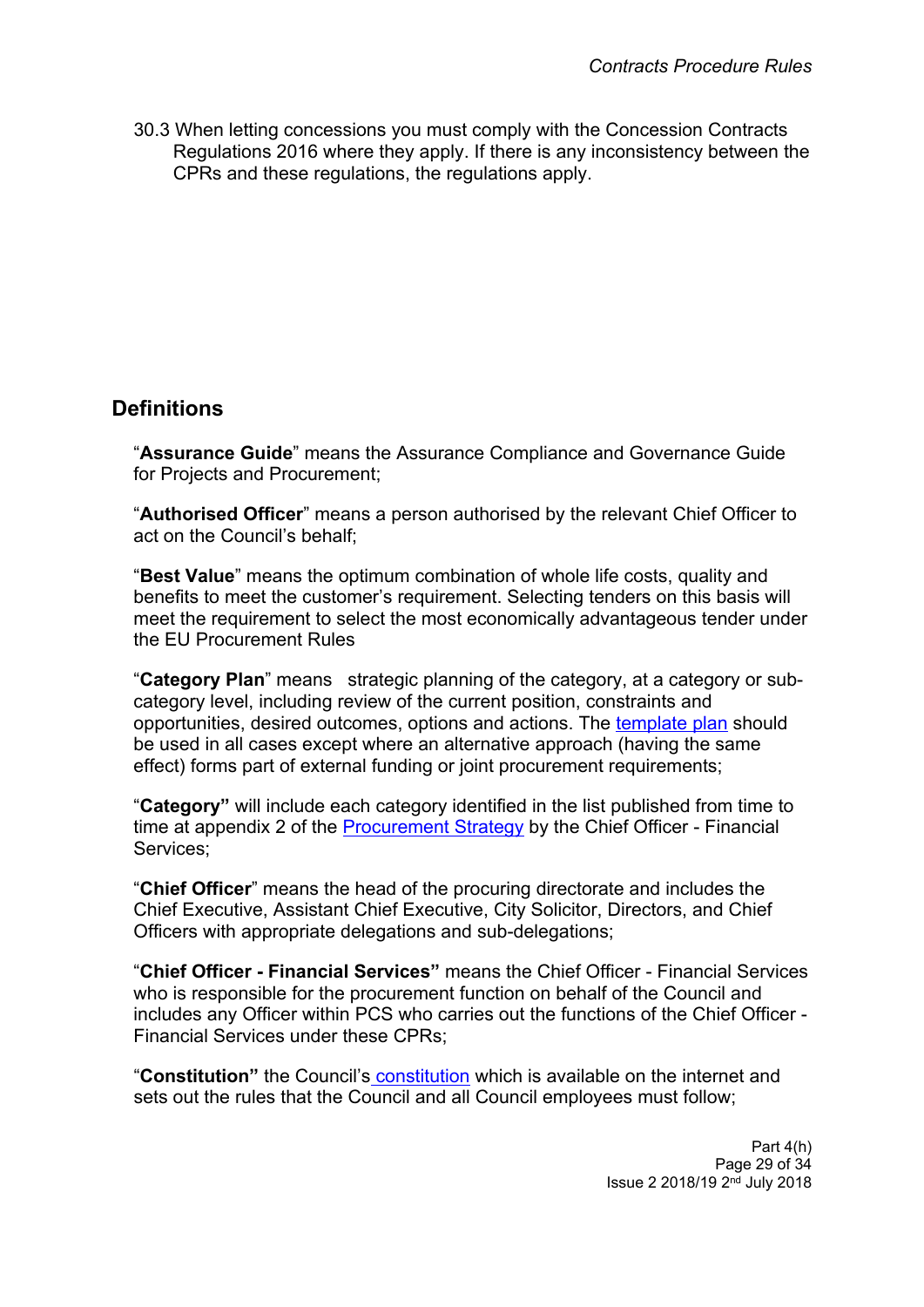**"Constructionline"** a list of construction contractors that have been pre-approved by a UK government certification service. Constructionline can be accessed through the construction and housing category team;

"**Consultant"** means a provider of professional services or expertise engaged to:

- (a) provide expert analysis and advice which facilitates decision making or could potentially result in new business, funding or service transformation;
- (b) provide a specific, one-off task or set of tasks; and
- (c) perform a task involving skills or perspectives which would not normally be expected to reside within the Council.

"**Contract**" means an agreement between the Council and any Contractor made by formal agreement or by issue of a letter of acceptance or official order for goods, works or services;

**"Contracts Finder"** means a national website used to advertise public sector procurements. See this link: https://www.gov.uk/contracts-finder;

**"Contract Management Plan"** means a practical plan for the contract period for a single contract or group of similar contracts which includes key responsibilities, milestone dates, escalation, communication and performance management arrangements. A template is available from the intranet. The [Contract](http://insite.leeds.gov.uk/DoItOnline/Pages/default.aspx?cat=Procuring%20and%20managing%20a%20contract) [Management](http://insite.leeds.gov.uk/DoItOnline/Pages/default.aspx?cat=Procuring%20and%20managing%20a%20contract) Plan will be in such format as prescribed by the Chief Officer - Financial Services except where an alternative approach (having the same effect) forms part of external funding or joint procurement requirements;

"**(The) Council**" means Leeds City Council;

"**CPR**" means these Contracts Procedure Rules;

""**Data Protection Legislation**" means the Data Protection Act 1998, the new Data Protection Act 2018, the Data Protection Directive (95/46/EC), Regulation (EU) 2016/679 of the European Parliament and of the European Council of 27 April 2016 (commonly known as the General Data Protection Regulation) once in force, the Privacy and Electronic Communications (EC Directive) Regulations 2003 (SI 2426/2003), and all other applicable laws and regulations relating to the processing of personal data and privacy and any subordinate legislation relating to the processing of personal data and privacy from time to time together with any applicable guidance and/or codes of practice issued by the Information Commissioner or relevant government department in relation to such legislation;".

"**Delegated Decision**" means a formal decision taken in accordance with the Council's Constitution and sub-delegation schemes. It is for the Officer seeking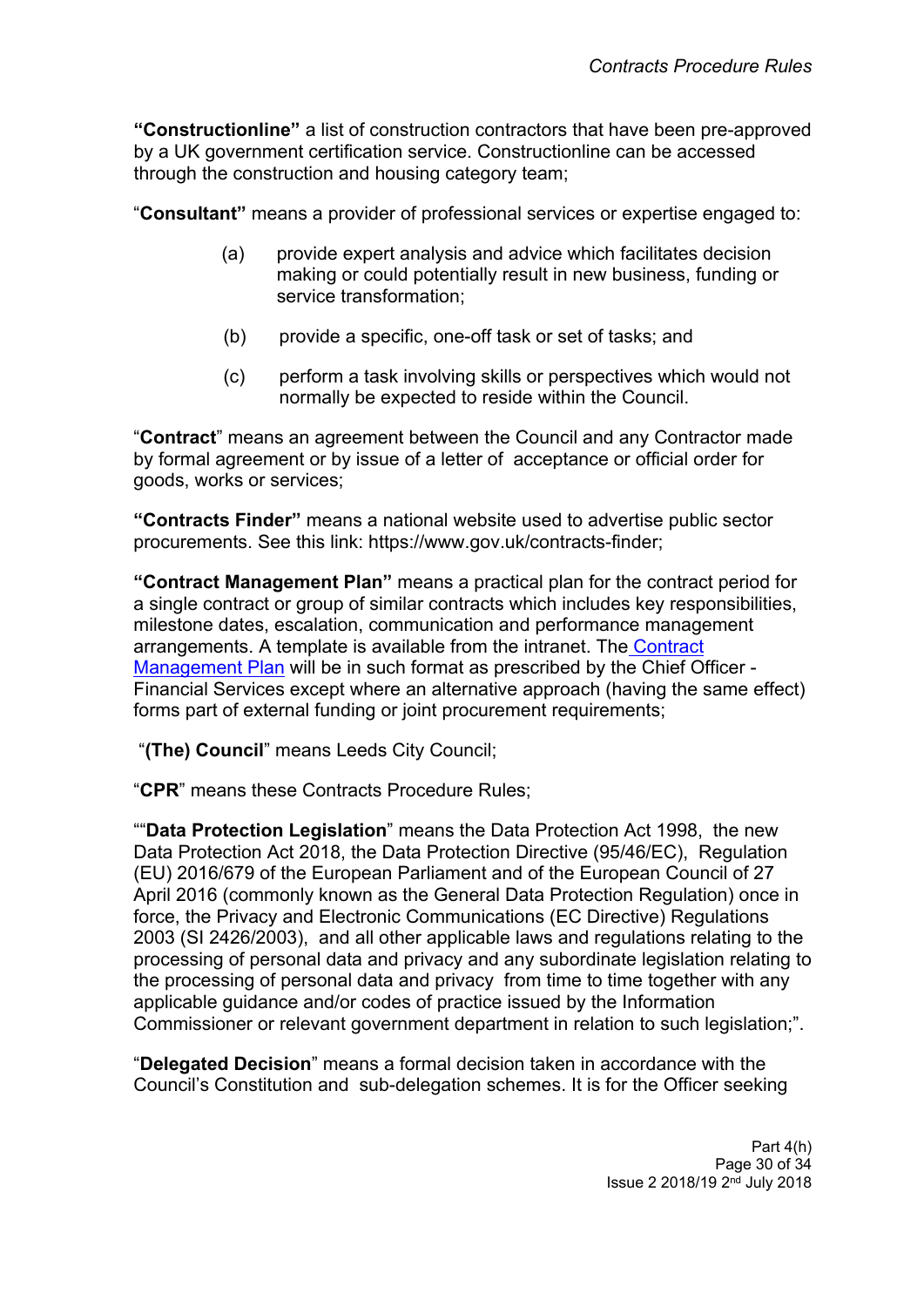the Delegated Decision to decide which type of decision is required in accordance with the [Constitution](http://www.leeds.gov.uk/council/Pages/Constitution.aspx) and the [Assurance](http://teams.leeds.gov.uk/services/PublicPrivatePartnershipsUnit/constructionandhousing/HOUSING%20LEEDS/06%20-%20EFFECTIVE%20PROC/00-CPRS-STRAT-ASSURANCE%20DOCS/Assurance%20Guide/Assurance%20guide%20word09.02.15.docx) Guide;

"**Emergency**" means an urgent situation or crisis created as a result of a natural disaster (such as flooding or an earthquake) or tragedy (such as an explosion or plane crash);

#### **"Exempt Contracts"** are

- (a) employment contracts;
- (b) contracts relating solely to disposal or acquisition of an interest in land;
- (c) concessions relating to street traders and market stalls;
- (d) urgent special educational needs or social care contracts, provided that the relevant Chief Officer has (in consultation with the Chief Officer - Financial Services) determined and recorded through a written report and Delegated Decision notice that the exemption is in the Council's interests or necessary to meet its obligations under relevant legislation and demonstrates Best Value;
- (e) residential and nursing care contracts which the Council has a duty to provide under s75 and / or s76 of the Care Act 2014, S117 Mental Health Act 1983, S17, s17A, s17B and s17ZA – ZI Children Act 1989 and S2 Local Government Act 2000, provided that the relevant Chief Officer has (in consultation with the Chief Officer - Financial Services) determined and recorded through a written report and Delegated Decision notice that it is in the Council's interests and demonstrates Best Value;
- (f) health and care contracts where the recipient of care has a personal choice or direct payment including under sections 18 – 36 of the Care Act 2014, section 57 - s 58of the Health and Social Care Act 2001, section 12A of the NHS Act 2006 and section 17A of the Children Act 1989, provided that the relevant Chief Officer has (in consultation with the Chief Officer - Financial Services) determined and recorded through a written report and Delegated Decision notice that it is in the Council's interests and demonstrates Best Value; and
- (g) legal services contracts and arbitration services provided they fall within the exemptions set out in Regulation 10 of the Public Contracts Regulations;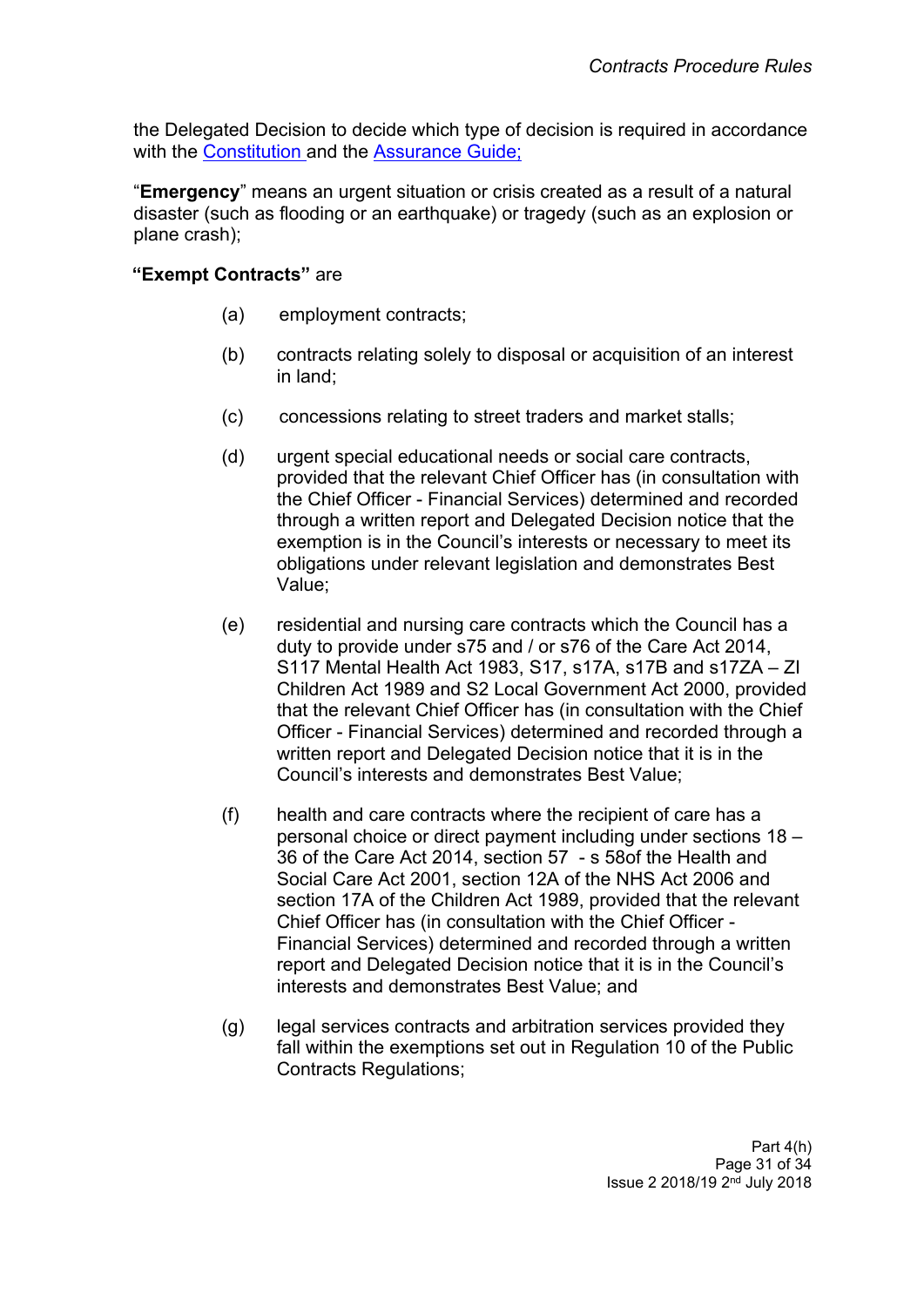**"Exit Plan"** means the practical plan for dealing with the end of the Contract including milestone dates and handover activities. Its complexity and detail will depend on the nature of the procurement. A template is available from the [intranet;](http://insite.leeds.gov.uk/DoItOnline/Pages/Forms-and-guidance.aspx?cat=Procuring%20and%20managing%20a%20contract)

**"IR35 Legislation"** means Chapter 10 Part 2 of the Income Tax (Earnings and Pensions Act) (ITEPA) 2003

"**ISP**" means Internal Service Provider for example Commercial Services; Legal Services etc. [please](http://insite.leeds.gov.uk/toolkits/Pages/Financial-management-system-(FMS)-Leeds.aspx) see this link link to FMS listl

"**Letter of Intent**" means a letter setting out the parties' intentions to enter into a contract at a later date. However, the fact that the parties envisage that the letter is to be superseded by a more formal contract does not, of itself, prevent it from taking effect as a contract;

"**The List of Forthcoming Key Decisions**" means the list published on the Council's internet site showing proposed Key decisions 28 clear calendar days before they are taken;

"**Member(s)"** means elected member(s) of the Council;

**"Midscale and Complex Projects"** means a project that is allocated as such under the PM Lite project registration process;

"**Officer(s)"** means employee(s) of the Council;

"**OJEU**" means the Official Journal of the European Union;

"**PIN**" means Prior Information Notice for publication in the OJEU;

**"PM Lite"** means the Council's project management methodology as further described [here.](http://insite.leeds.gov.uk/toolkits/Pages/PM-lite.aspx)

**"Procurement Checklist"** see template available from [PCS];

"**Procurement Plan**" means practical planning of the procurement, or group of similar procurements, including approach, resourcing and timetable. This involves identifying major projects within each category of spend to be maintained by the relevant Chief Officer. It also provides a basis for information for the PCS to meet the Council's reporting obligations. The [Procurement](http://insite.leeds.gov.uk/DoItOnline/Pages/Forms-and-guidance.aspx?cat=Procuring%20and%20managing%20a%20contract) Plan will be in such format as prescribed by the Chief Officer - Financial Services except where an alternative approach (having the same effect) forms part of external funding or joint procurement requirements;

"**Procurement Strategy**" means the Council's published [Procurement](http://www.leeds.gov.uk/docs/Procurement%20Strategy%20V1.0%20PUBLISH%2030.09.2013.pdf) Strategy setting out its ambition for procurement and confirming a category management and whole lifecycle approach to procurement;

> Part 4(h) Page 32 of 34 Issue 2 2018/19 2<sup>nd</sup> July 2018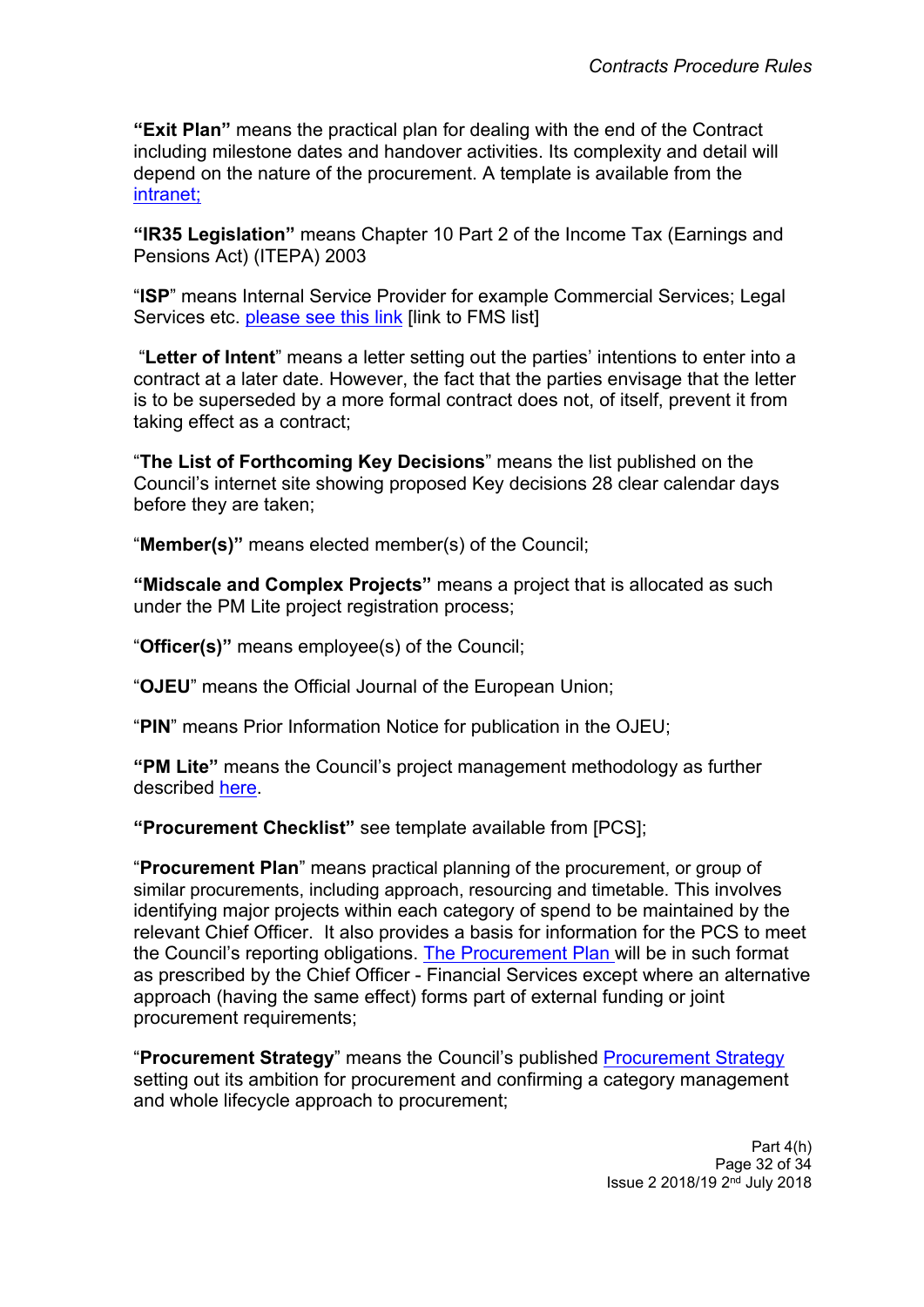**"Project Registration Process"** means registering on the Project [Register](http://insite.leeds.gov.uk/toolkits/Pages/Project-and-programme-management.aspx) which then allocates the procurement to either a light touch process or the development of a more detailed project brief;

**"PCS"** means the Council's Procurement and Commercial Service;

"**Public Contracts Regulations**" means the Public Contracts Regulations 2015 and any successor, amending or enabling legislation;

"**Strategic Partner"** means an organisation that the Council has a long term arrangement with for the provision of goods, works and / or services;

"**Third Party Framework Agreement"** means a framework agreement that has been set up by an organisation other than the Council see CPR 12 for information on the use of these agreements;

"**TUPE**" means the Transfer of Undertakings (Protection of Employment) Regulations 2006;

"**Waiver Report**" means a report of the relevant Chief Officer in the form of the Waiver Report set out at this template document; and

"**YORtender**" means the Council's provider and contract management system maintained by the [PCS].